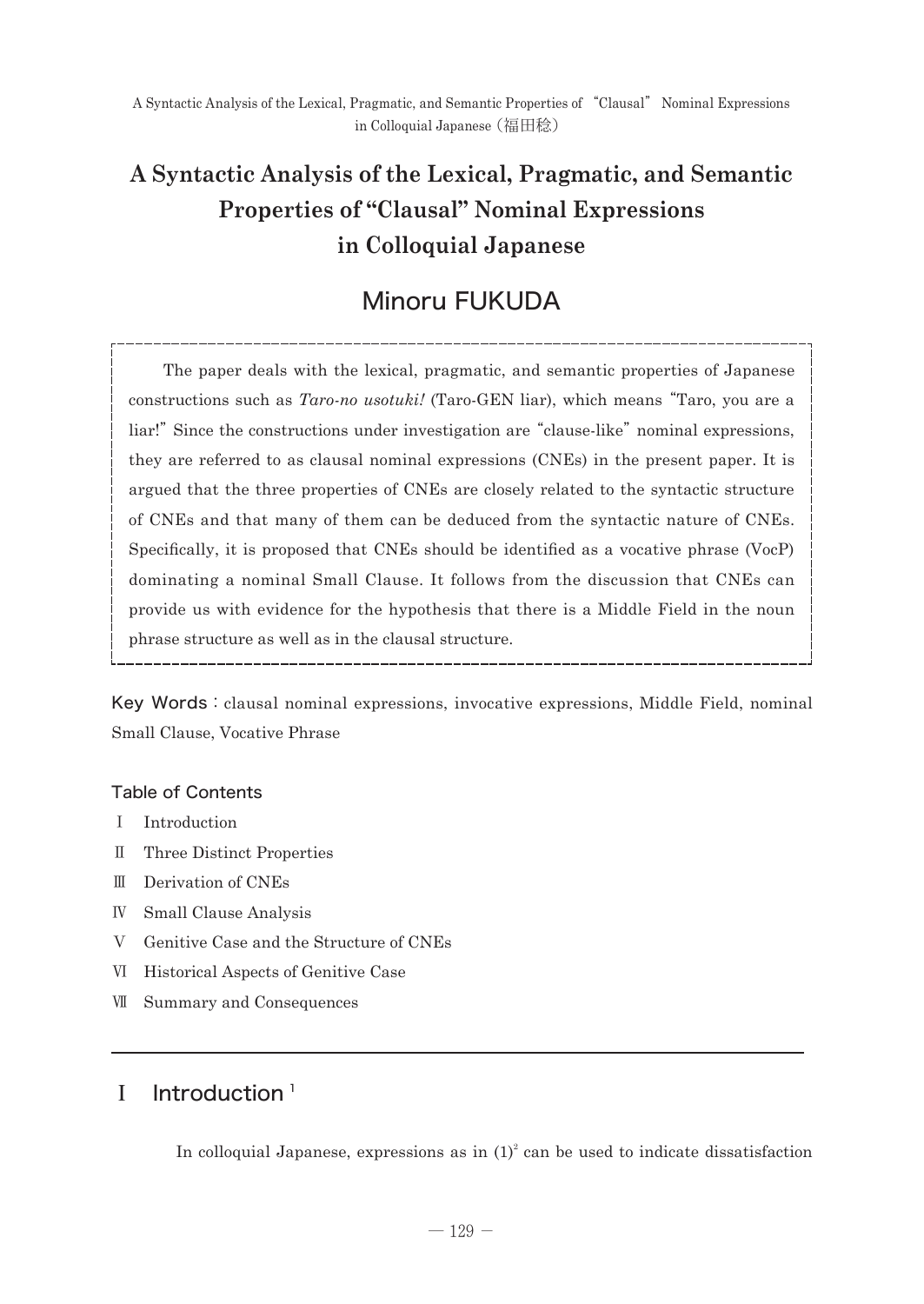toward the addressee.<sup>3</sup>

 (1) a. Onetyan-no baka! Sister-GEN fool 'Sis, you are a fool!' b. Taro-no usotuki! Taro-GEN liar

'Taro, you are a liar!'

 The *Gakken Gendai Sin Kokugo Ziten* (Gakken New Dictionary of Present-Day Japanese) describes this type of expression as a "friendly blaming expression" (p. 1112). In addition, according to Teramura (1991: 249), this construction has the form (2).

(2)  $[N_1 \text{-GEN } N_2]$ 

 Interestingly, as indicated by the English translations in (1), we can obtain the subject-predicate interpretation in (1), which consists of only nouns.<sup>4</sup> We should also note the following two facts in this regard. First,  $N_1$  serves as the subject, but it is marked with the genitive case marker no. Second, the construction in question does not have a Japanese copula such as  $da$  ('be'). Since the constructions in (1) are "clause-like" nominal expressions, we refer to them as CNEs (clausal nominal expressions).<sup>5</sup>

 This paper argues that the three properties of CNEs, namely, lexical, pragmatic, and semantic, are closely related to the syntactic structure of CNEs and that many of them can be deduced from the syntactic nature of CNEs. Specifically, it is proposed that CNEs should be identified as a VocP (vocative phrase) dominating a Small Clause.

 The remainder of this paper is structured as follows. Section 2 identifies the lexical, pragmatic, and semantic properties of CNEs. Section 3 discusses issues related to the derivation and syntactic structure of CNEs. Section 4 proposes the hypothesis that CNEs are syntactically composed of clausal elements such as Small Clauses. Section 5 shows the syntactic reason for the presence of the genitive case marker **no** in  $N_1$  in (2), and clarifies how N1-GEN functions as both a vocative expression and the subject of CNEs. Section 6 discusses the historical background and pragmatic aspects of the genitive case marker no used in vocative expressions. Finally, in Section 7, we briefly summarize the nine questions raised in this paper and their answers, and touch on the consequences of our proposal regarding the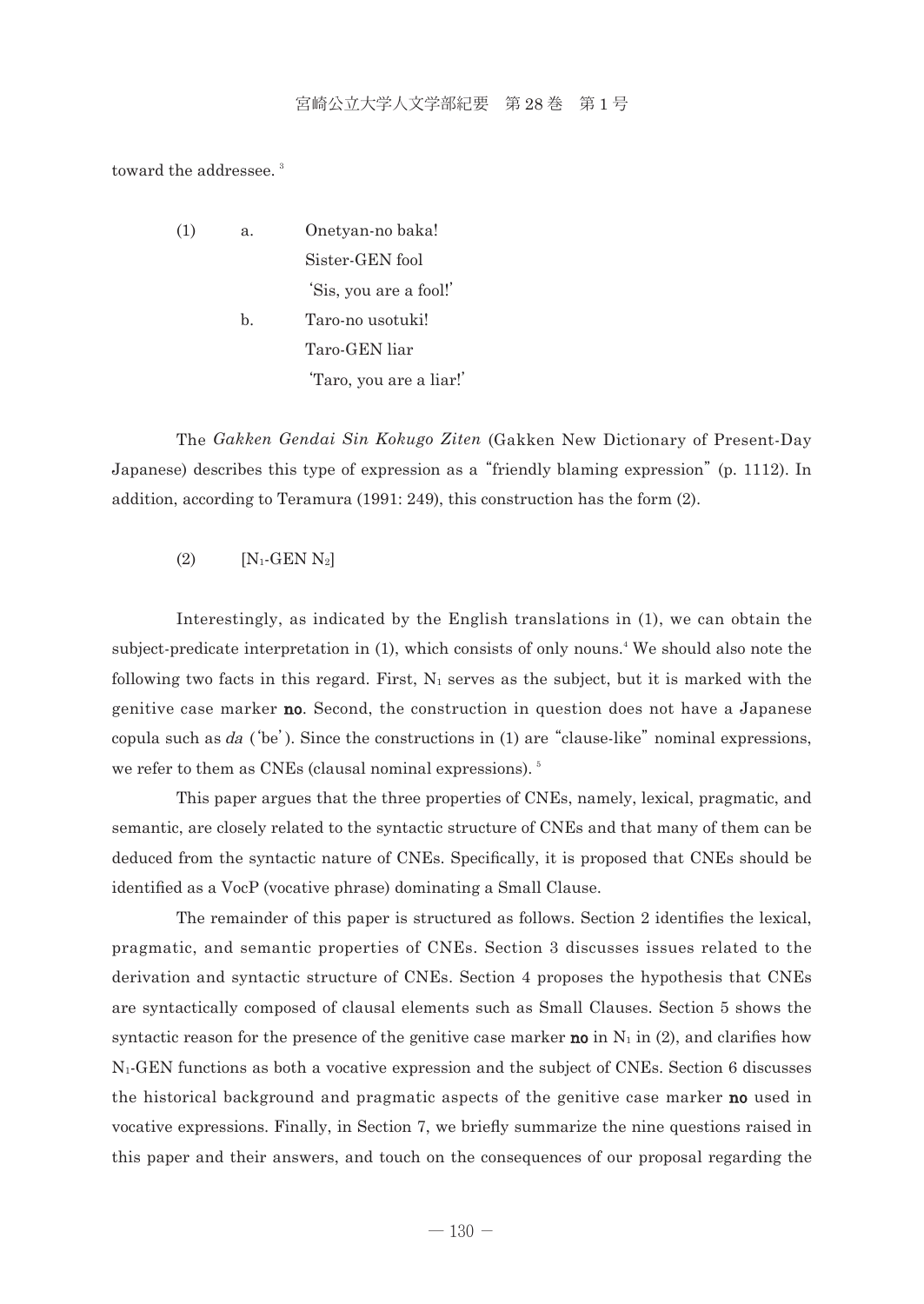syntactic structure of noun phrases.

## Ⅱ Three Distinct Properties

 This section provides an overview of each of the lexical, pragmatic, and semantic properties of CNEs and concludes with a clarification of the six questions we seek to answer.

### 2. 1 Lexical Properties

First, the lexical properties refer to the lexical restriction imposed on  $N_1$  and  $N_2$  in (2). For example,  $N_1$  is limited to nouns indicating names or qualifications of the recipient (i.e., the addressee) (e.g., Taro, *onityan* 'big brother', *senpai* 'senior', *sensei* 'teacher').<sup>6</sup> More specifically,  $N_1$  must be a noun used to call out to other people. In this paper, such expressions will be called "vocative expressions," which will be examined from a pragmatic viewpoint in Section 2.2.

With regard to  $N_2$ , it is limited to nouns that describe a person's negative properties (e.g., *usotuki*'liar', *baka*'fool').7 Therefore, (3), whose N2 is changed from *usotuki* ('liar') to *ikemen* ('handsome'), sounds unnatural because the lexical restriction on  $N_2$  is not satisfied.

 (3) \*Taro-no *ikemen*! Taro-GEN handsome 'Taro, you are handsome!'

We should note that  $N_1$  and  $N_2$  can be phrasal categories as well as lexical items. For example, they can be modified by adjectives, as shown in (4) and (5).

- (4) Pre-modified  $N_1$ 
	- a. *Iyana* onetyan-no baka! ugly sister-GEN fool 'Ugly sis, you are a fool!' b. *Nekurana* Taro-no usotuki!

gloomy Taro-GEN liar

'Gloomy Taro, you are a liar!'

(5) Pre-modified  $N_2$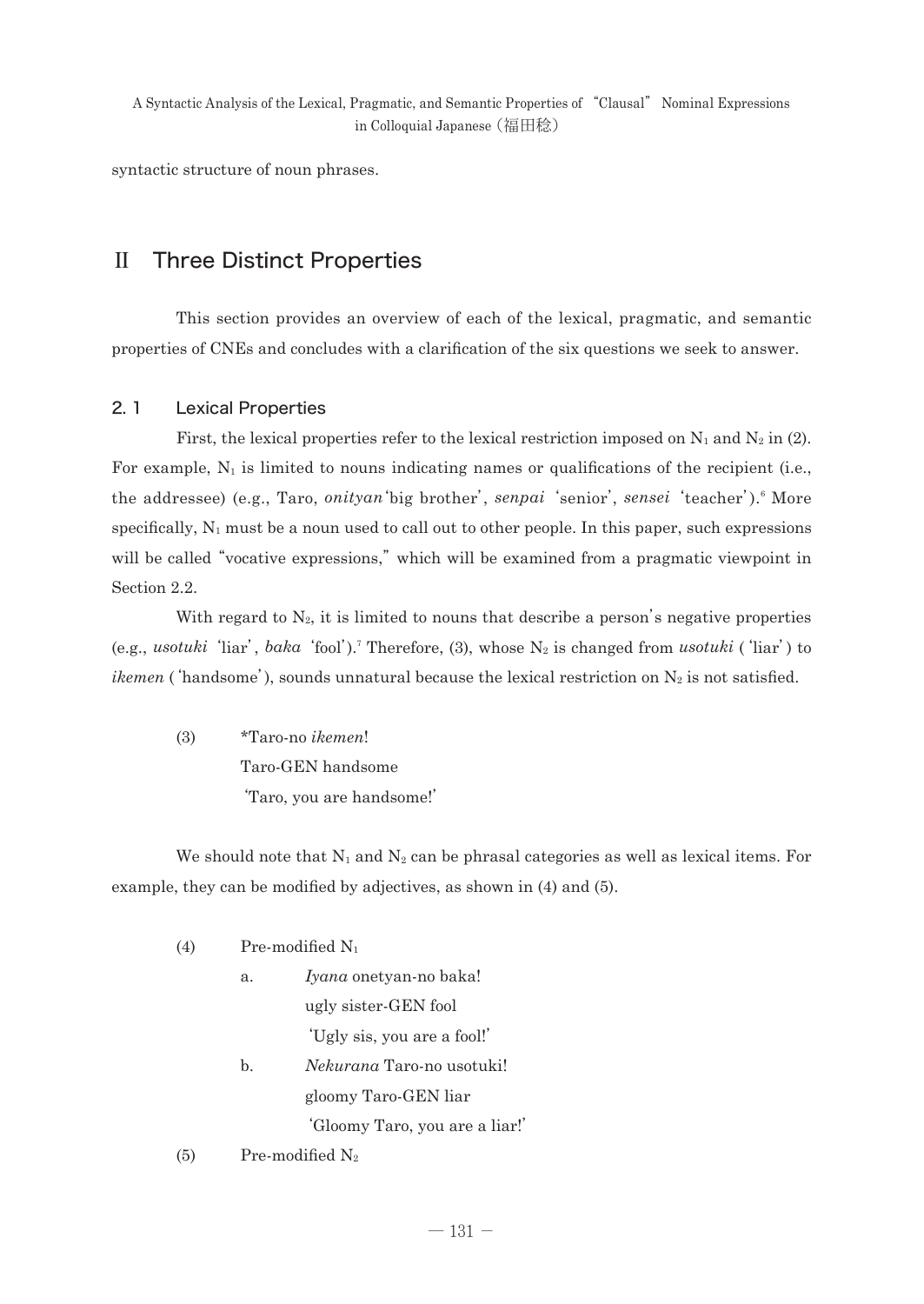- a. Onetyan-no *oo* baka! sister-GEN big fool 'Sis, you are a damn fool!' b. Taro-no *oo* usotuki!
	- Taro-GEN big liar 'Taro, you are a big liar!'

 In fact, (4) sounds slightly less natural than (1), although no significant difference can be detected between (1) and (5). This fact will be discussed regarding pragmatic grounds below.

The discussion given just above leads us to modify the structure in (2) as in (6).

 $(S)$   $[NP_1\text{-GEN NP}_2]$ 

#### 2. 2 Pragmatic Properties

 Let us next look at the pragmatic properties of CNEs. CNEs sound most natural when the addressee is present in front of the addresser. This exchange would usually take place in a context where the participants are in a close relationship, such as family members or friends. Thus, (1b) sounds natural when Taro is present in front of the addresser; otherwise, it sounds unnatural. Interestingly, when speaking to himself or herself, the addresser can utter CNEs as if the addressee were in front of him or her.

 The pragmatic property mentioned above confirms our analysis according to which  $NP<sub>1</sub>·GEN$  in (6), referring to the addressee, serves as an invocative expression. This analysis explains why (1) sounds a little more natural than (4), in which  $NP_1\text{-}GEN$  is modified by adjectives. Obviously, the shorter the NP1-GEN, the easier it is to call out to the addressee. Since  $NP_2$  is not an invocative expression, it can be modified by adjectives, thereby accounting for the fact that no significant difference can be detected between (1) and (5) with regard to acceptability or naturalness.

 Given that NP1-GEN serves as an invocative expression, it is pragmatically used just like the deictic personal pronoun you, which falls into the category  $D(\text{eterminer}).$ <sup>8</sup> Thus, based on the deictic (or direct reference) usage of the invocative expression, it would be better to analyze  $NP_1$  of (6) as DP. Therefore, we modify (6) again and assume the structure in (7) for "genuine" CNEs.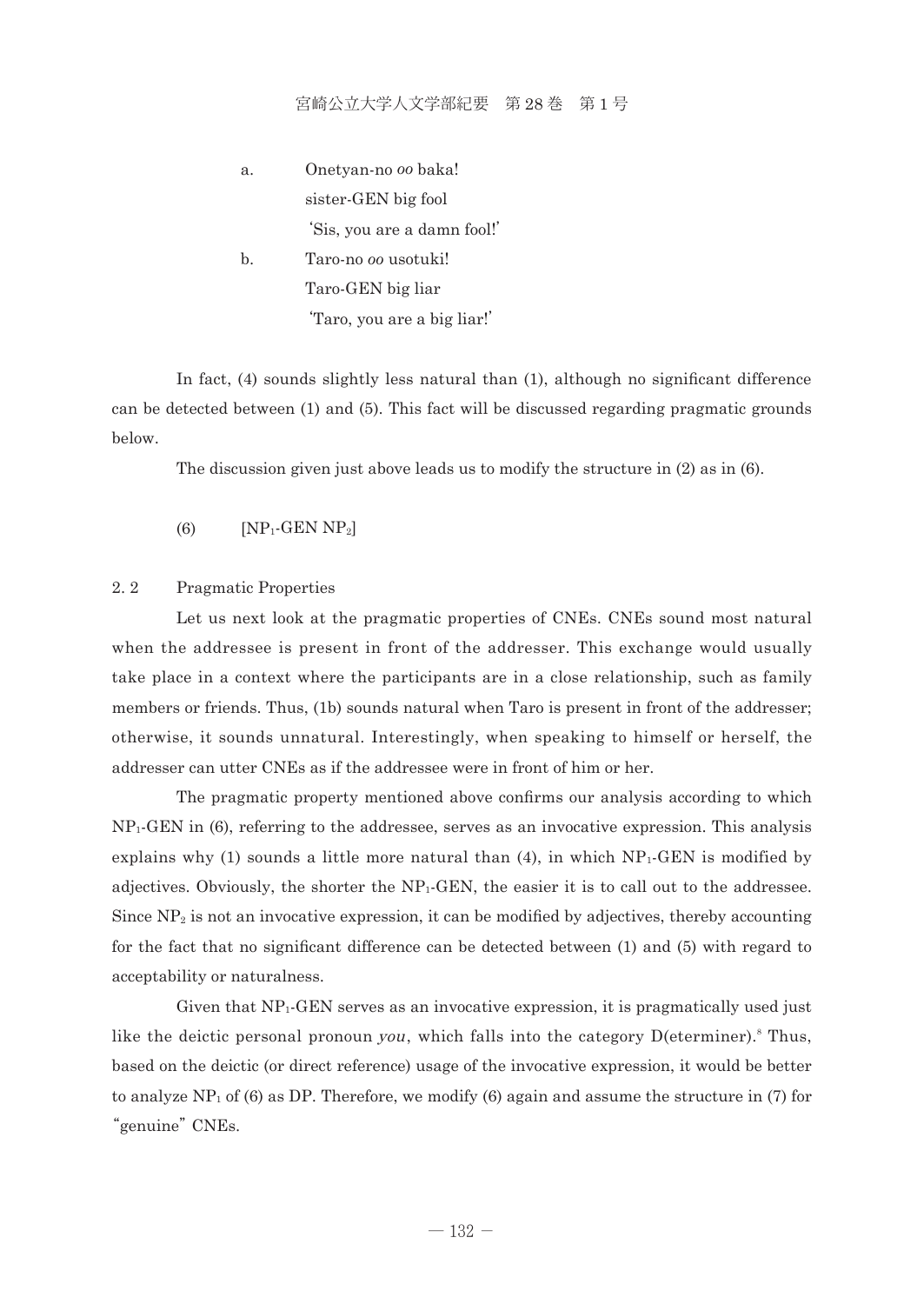### (7) [DP-GEN NP]

 However, we should note that there are CNEs in which the first noun does not seem to play the role of an invocative expression. Let us examine a typical case like (8), in which *Taro* of (1b) is replaced with a common noun *sensei-tati*'teachers'. The suffix -*tati* indicates plurality of animate nouns in Japanese.

- (8) Sensei-tati-no usotuki! teachers-GEN liar a. 'You teachers are liars'
	-
	- b. 'All teachers are liars'

 There are two different interpretations of (8) with respect to the reference of *senseitati*'teachers'. On the one hand, sensei-tati refers to specific teachers located in front of the addresser. Under this interpretation (i.e., (8a)), the construction can be regarded as a "genuine" case of CNEs because *sensei-tati-no* functions as an invocative expression. On the other hand, it is possible that *sensei-tati* does not refer to specific teachers but teachers in general. Under this interpretation (i.e., (8b)), since *sensei-tati-no* fails to serve as an invocative expression, teachers do not have to be located in front of the addresser. The addresser usually uses (8) to speak to himself or herself as a statement of his or her discontent toward teachers. Therefore, this is a "nongenuine" case of CNEs. It will be argued in Chapter 5 that the two different interpretations examined are derived from two different structures of CNEs.

### 2. 3 Semantic Properties

 Finally, we consider the semantic properties of CNEs. As already pointed out in Section 1, the subject-predicate relation between DP-GEN and NP in (7) is detectable, as the English translations of (1) show.

 We should also note that the propositional meaning induced by this subject-predicate relation holds only at the time of utterance of CNEs.<sup>9</sup> In other words, it holds neither in the future nor in the past. To take (1b) as an example, the addresser thinks that Taro is a fool just at the point of utterance. Thus, as Koyanagi (2009: 132) points out, CNEs cannot cooccur with expressions that explicitly indicate the past tense. In (9b), the particle **wa** is used as the topic marker.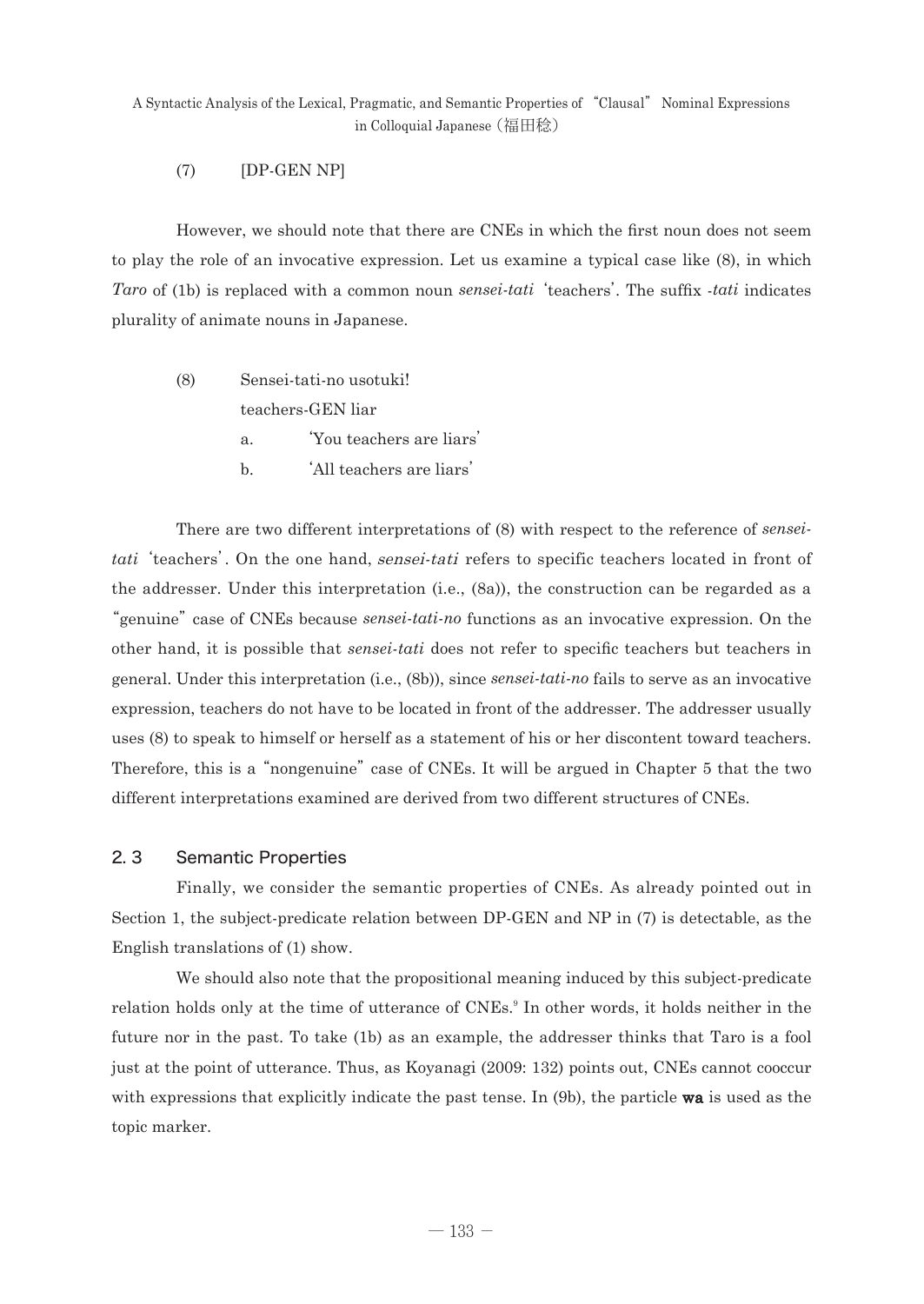| (9) | a. | Okasan-no baka!                                       |
|-----|----|-------------------------------------------------------|
|     |    | mother-GEN fool                                       |
|     |    | 'Mom, you are a fool'                                 |
|     | b. | *Kino-wa okasan-no baka!                              |
|     |    | yesterday-TOP mother-GEN fool                         |
|     |    | 'Mom, you were a fool yesterday' (Intended meaning)   |
|     | c. | *Kino-no okasan-no baka!                              |
|     |    | yesterday-GEN mother-GEN fool                         |
|     |    | 'Yesterday's mom, you were a fool' (Intended meaning) |

### 2. 4 Interim Summary: Six Questions

 Why do CNEs exhibit the various characteristics mentioned in the three preceding sub-sections? The purpose of this paper is to provide a theoretical answer to this question. In this last sub-section, let us summarize the fundamental questions raised so far regarding CNEs.

 For the sake of exposition, let us start with questions regarding semantic properties. First, in spite of the fact that CNEs do not contain any sentential structure, why do they indicate the subject-predicate relation obtained (Question 1)? We also observed that the propositional meaning induced by the subject-predicate relation holds only at the point of utterance. Why should this be so (Question 2)?

 Second, consideration of the pragmatic properties leads to the question of why the addressee must be present in front of the addresser (Question 3). The lexical and semantic properties also raise the question of why DP-GEN functions as both an invocation expression and the subject in the subject-predicate relation of CNEs (Question 4). Furthermore, why is the type of NP in (7) limited to one indicating a negative nature of DP in (7) (Question 5)?

 Finally, as mentioned in the discussion in (8), why are there two different interpretations obtainable in this "nongenuine" type of CNE (Question 6)?

As a further question, the derivation of CNEs is discussed in the next section.

## Ⅲ Derivation of CNEs

In this section, we will examine the derivation of CNEs, which is provided in the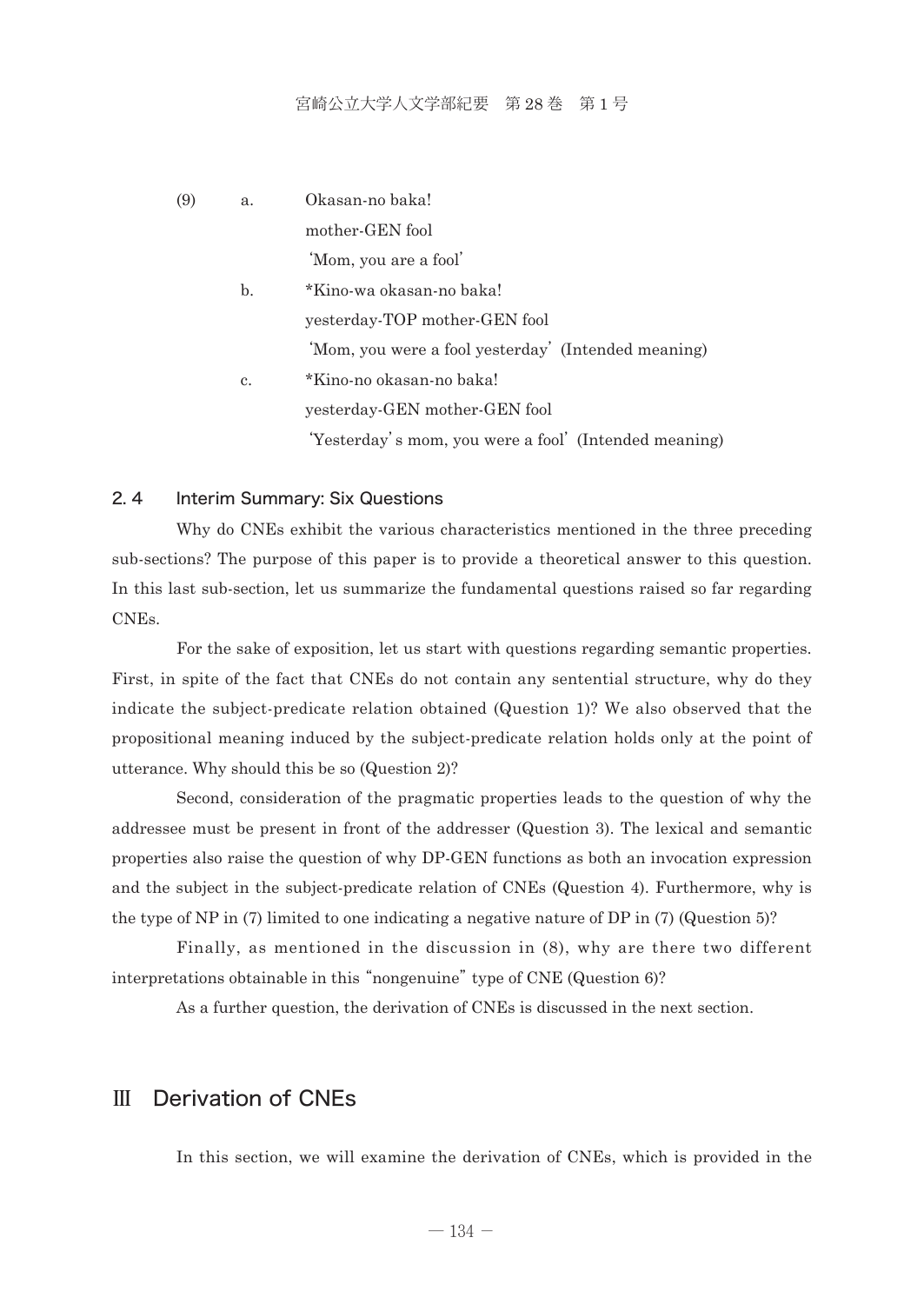*Gakken Gendai Sin Kokugo Ziten* (p. 1112). According to the dictionary, the genitive case marker **no** in (10b) originated as the nominative case marker **ga** in (10a).

 (10) a. Papa-ga usotuki da. dad-NOM liar is 'My dad is a liar' b. Papa-no usotuki! dad-GEN liar 'Dad, you are a liar'

Although it is not explicitly stated in the dictionary, it is implicitly assumed that (10b) is derived from (10a) through two processes: (i) replacing  $ga$  with no, and (ii) deleting the copular *da*. In what follows, we point out the advantages and disadvantages of this analysis.

 As immediate advantages of the analysis given in the *Gakken Gendai Sin Kokugo Ziten*, it is possible to answer Questions 1 and 2. First, *papa* and *usotuki* are underlyingly the subject and predicate in (10a), respectively. It is natural that the same nouns retain the same grammatical functions in (10b). Thus, CNEs such as (10b) imply a subject-predicate relation. Second, CNEs lack the tense-bearing copula *da*; they can refer to neither the future tense nor the past tense. This results in the fact that the CNEs can only describe the propositional meaning holding only at the time of utterance. These amount to the answers to Questions 1 and 2.

 However, the following empirical problems arise from the deviational analysis under consideration. First, it fails to capture the lexical properties of CNEs. For example, if we replace the semantically negative word *usotuki* 'liar' with the semantically positive word *ikemen* 'handsome' in (10a), the construction remains fine, as (11a) shows. However, it does not do so in the case of (10b), as (11b) indicates.  $10^{10}$ 

 (11) a. Papa-ga ikemen da. dad-NOM handsome is 'My dad is handsome' b. \*Papa-**no** ikemen! dad-GEN handsome 'Dad, you are handsome'

Second, there is also a syntactic difference between (10a) and (10b) as to whether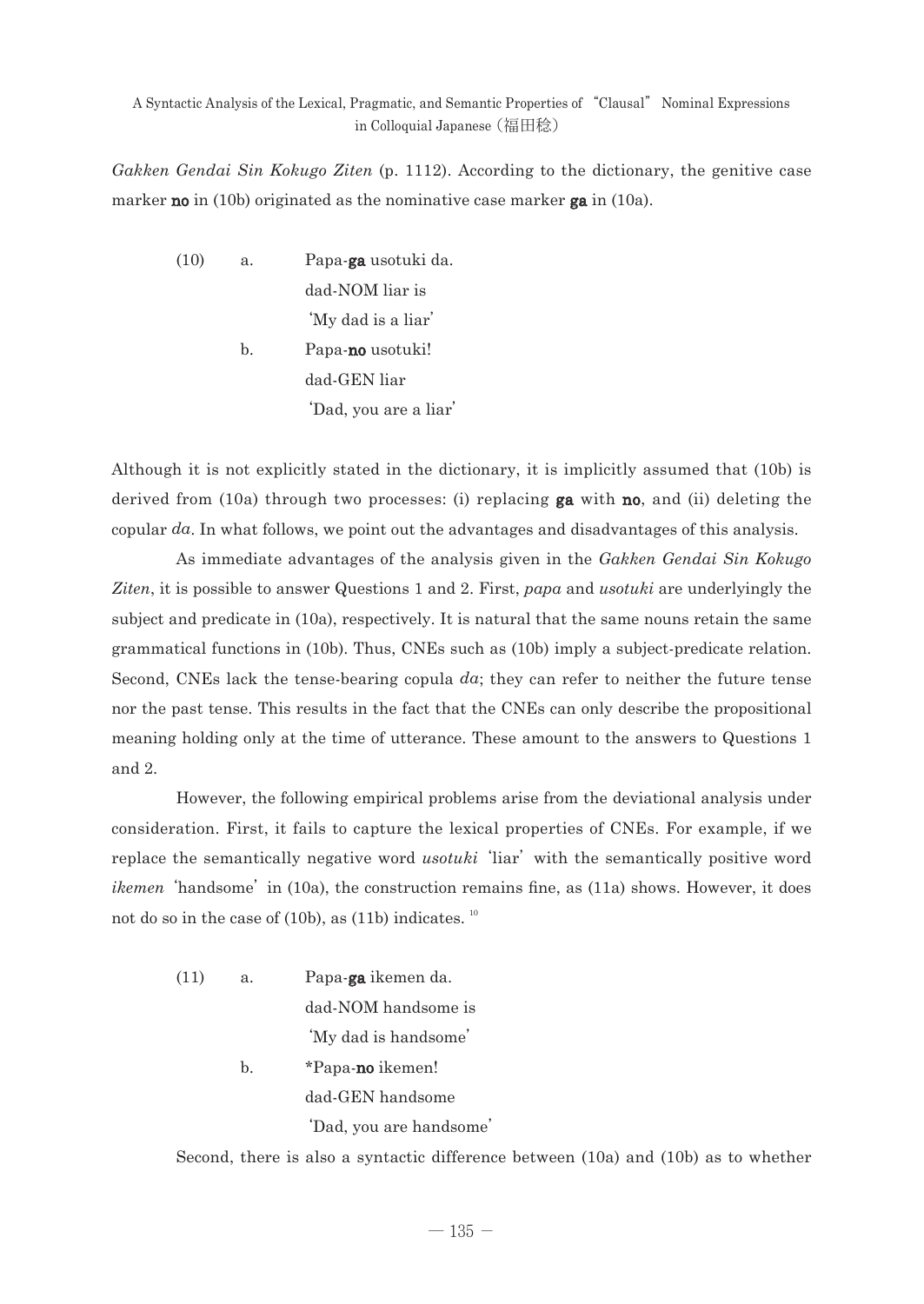a WH question word can be used for DP. Specifically, a difference between (12a) and (12b) arises when the first DP is replaced by the WH word *dare*'who' to form an interrogative sentence.

 (12) a. Dare-ga usotuki da? who-NOM liar is 'who is a liar?' b. \*Dare-no usotuki? who-GEN liar

If (10b) is derived from (10a) by replacing **ga** with **no** and deleting da, then (12b) should be as grammatical as (12a). However, this expectation is not borne out. This fact raises a new question (Question 7) as to why DP cannot be questioned in CNEs.

 As a result, the two-step derivational analysis of the *Gakken Gendai Sin Kokugo Ziten* is questionable and cannot be adopted. The difference in grammaticality between the (a) and (b) sentences in (11) and (12) suggests that CNEs are not derived by mere manipulation of the case particle replacement and the copula deletion. Instead, these facts point to the possibility that the (a) and (b) sentences are independently generated, which requires a more elaborate structural analysis of CNEs.

 Finally, we examine a different type of example (13), in which the CNE *Taro-no usotuki* shown in (1b) is embedded in another construction.  $11$ 

 (13) a. [*Taro-no usotuki*]-ga kita. [Taro-GEN liar]-NOM came '*Taro the liar* came' b. [*Taro -no usotuki*]-ppuri-ga hidoi. [Taro-GEN liar]-behavior-NOM terrible '*Taro's behavior of telling lies* is terrible' (Literal meaning)

 However, the CNE *Taro-no usotuki* in both (13a) and (13b) differs from that in (1b) in the following two respects. First, the examples in (13) do not exhibit any pragmatic features. For example, it is most likely that (13) is uttered toward someone other than Taro as the addressee, or that (13) is used to when speaking to oneself, as in a soliloquy. Second, (13) differs from (1b) in semantic respects. For example, as shown in (14), (13) can co-occur with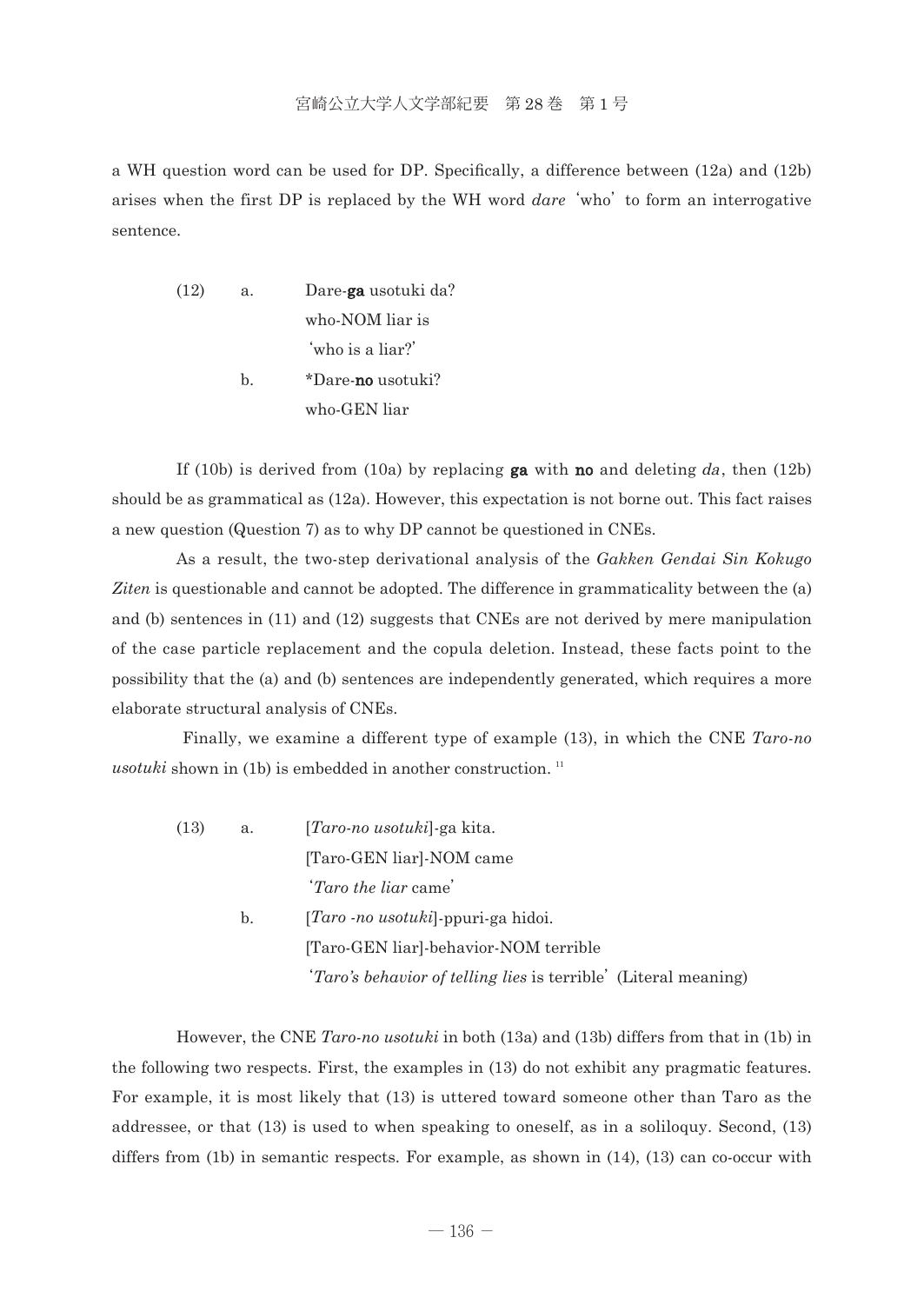past tense expressions.

| (14) | a. | <i>Kino</i> [Taro-no usotuki]-ga uti-ni kita.               |
|------|----|-------------------------------------------------------------|
|      |    | yesterday [Taro-GEN liar]-NOM my place-to came              |
|      |    | 'Yesterday Taro the liar came to my house'                  |
|      | b. | <i>Anotoki</i> [Taro -no usotuki]-ppuri-ga hidokatta.       |
|      |    | At that time [Taro-GEN liar]-behavior-NOM terrible-past     |
|      |    | 'At that time Taro's behavior of telling lies was terrible' |

 The above discussion shows that, despite the surface similarities, the italicized part *Taro-no usotuki* in (13) should be distinguished from the "genuine" CNE shown in (1b). As the English translations show, *Taro-no usotuki* constitutes an appositive construction in (13a) (Kikuchi (2008)), and it serves as a modifier in  $(13b)$ .<sup>12</sup> Therefore, in this paper, we will distinguish these two types of expressions and focus our analysis on the "genuine" type of CNE.

 In closing, we recall that based on the difference in grammaticality in (12), Question 7 arises as to why DP in (7) cannot be questioned.

# Ⅳ Small Clause Analysis

 On the basis of the facts discussed so far, we propose a structural analysis of CNEs in this section.

 First, the fact that the subject-predicate relation can be decoded leads us to the assumption that CNEs contain a certain kind of clause structure, although they comprise only nominal categories such as DP and NP, as depicted in (7). This paves the way for the answer to Question 1.

 Given this assumption, NP in (7) should serve as a predicate for DP-GEN. Since CNEs are used to accuse the addressee (i.e., DP-GEN), it is natural that NP is limited to nouns expressing negative properties of the DP. This constitutes an answer to Question 5.

 However, we should note that the clause structure making up CNEs differs from ordinary clauses (e.g., CP) in three respects. First, as mentioned in the discussion of (10), CNEs have no tense-bearing elements like the copula. Second, as can be seen from the difference between  $(1)$  and  $(15)$ , the genitive case marker **no** cannot be replaced with the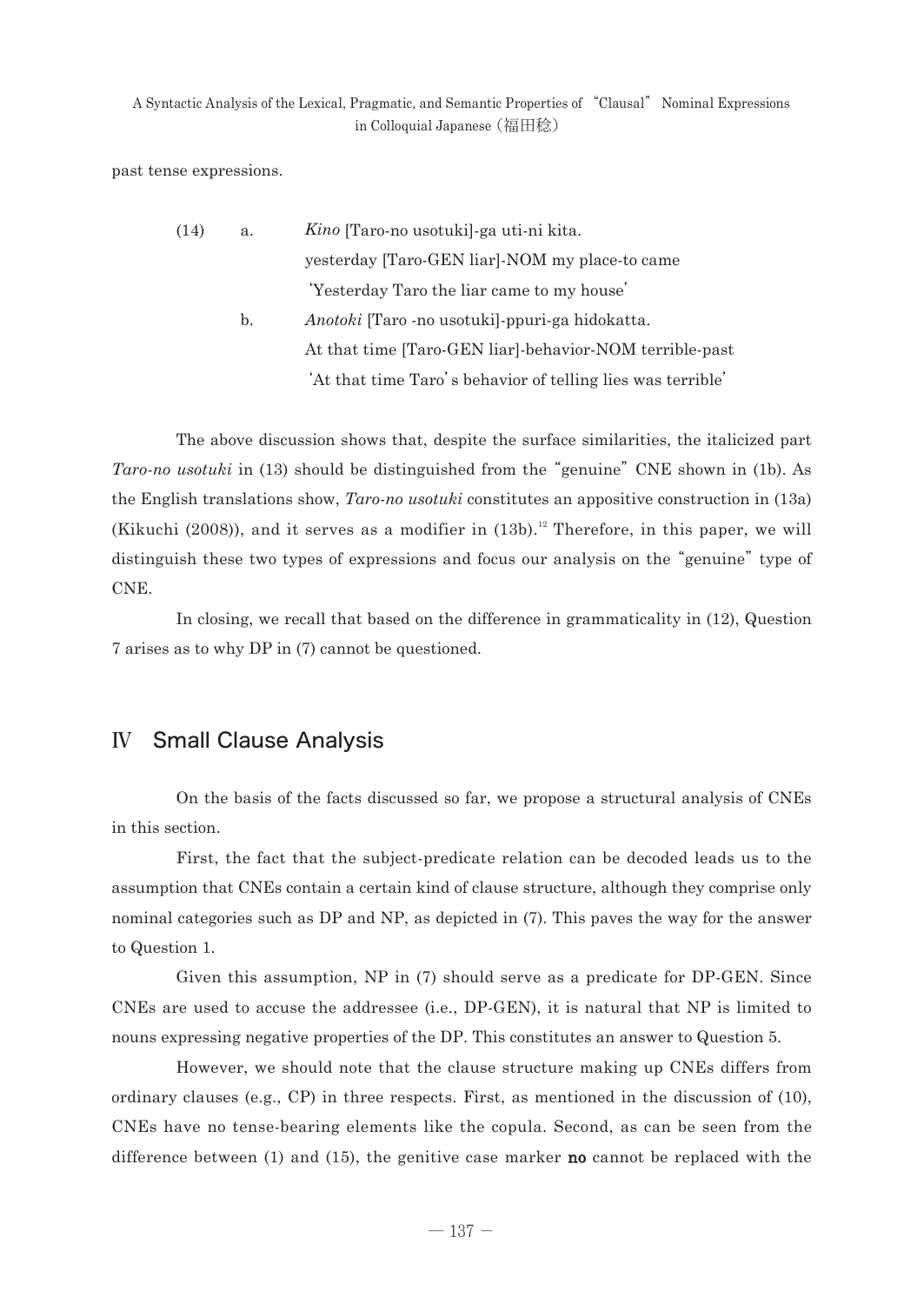nominative case marker **ga**, which typically marks the subject of the sentence, in CNEs.

(15) a. \*Onetyan-ga baka! Sister-NOM fool (Cf. Onetyan-no baka!  $(=(1a))$ ) b. \*Taro-ga usotuki! Taro-NOM liar (Cf. Taro-**no** usotuki!  $(=(1b))$ )

 This fact seems to suggest that the clause structure composing CNEs cannot satisfy a structural licensing condition that allows the presence of the nominative case marker ga for the subject. With regard to such a condition, for example, Mihara and Hiraiwa (2006: 24–27) argue that the presence of the nominative case marker ga ultimately depends on the tense feature. We can then attribute the ungrammaticality of (15) to the lack of the tense-feature bearing element (i.e., the copula) in the clause structure composing CNEs.

 We can now look at the discussion provided above from different perspectives. First, because there is no tense-bearing element in the clause structure constituting CNEs, the propositional meaning induced by the structure does not refer to the future tense or the past tense, but holds only at the point of utterance. This is an answer to Question 2. Second, since DP-GEN is an invocative expression and the propositional meaning in question holds only at the time of utterance, the addressee must be present in front of the addresser. This is an answer to Question 3.

 Next, we re-examine the impossibility of questioning DP of DP-GEN, as illustrated in (12b). It follows from this fact that the clause structure making up CNEs cannot satisfy a syntactic licensing condition on the occurrence of WH words such as *dare*'who'. In general, the presence of WH words is licensed by interrogative particles such as *ka* or *no* located in the complementizer position (i.e., C) in Japanese.<sup>13</sup> Thus, it can be argued that the clause structure for CNEs has no slot for interrogative particles. This is an answer to Question 7.

 The arguments given in this section amount to the hypothesis that the clause structure composing CNEs is a Small Clause, which lacks syntactic categories such as V, T, C.

## Ⅴ Genitive Case and the Structure of CNEs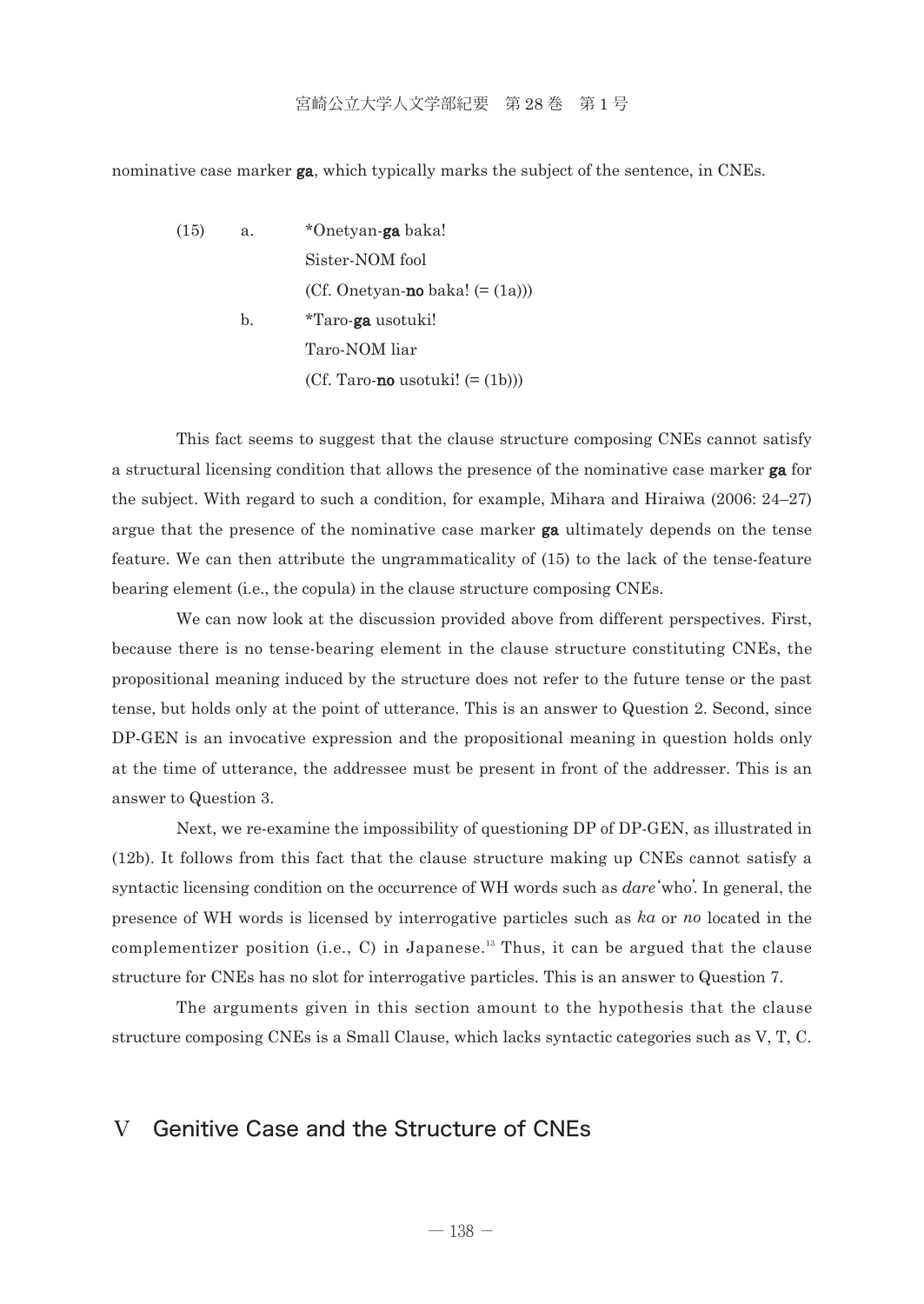The Small Clause analysis of CNEs we proposed in Section 4 now faces a new question. This is because there are several different analyses proposed for the internal structure of Small Clauses in the study of generative syntax, thereby raising the question of which analysis is most appropriate for CNEs (Question 8). We would like to start out discussion by paying special attention to the status of DP-GEN of CNEs.

 In Section 2, we pointed out that DP-GEN serves as an invocation expression. However, why is the genitive case marker **no** employed to mark the invocative expression (Question 9)? As a matter of fact, we argue that the answer to Question 9 is twofold: a structural reason and a historical and pragmatic reason. The former reason will be discussed in this section because it concerns the structure of CNEs, whereas the historical and pragmatic reason is not directly involved in the structural analysis and will be left to Section 6. We argue in what follows that the discussion regarding Question 9 leads to a clue to the answer to Questions 4 and 8.

With regard to the syntactic reason why the genitive case marker **no** is used to mark the invocative expression, we survey Saito's (1985) and Mihara and Hiraiwa's (2006: 24) argument that within the projection of N, the genitive case marker **no** marks elements (whether DP or PP) that precede the head N. Therefore, it is natural to assume that the Small Clause structure of CNEs is a nominal projection, rather than a typical clause structure like CP or TP.

 In fact, Stowell (1981, 1983) and Chomsky (1986) propose a structure of Small Clauses that can be analyzed as a projection of N. If Stowell's proposal is adopted, the structure of Small Clauses of CNEs will be (16), and Chomsky's proposal is employed, it will be (17)

- $(16)$  [NP DP-GEN [N' NP]]
- $(17)$  [NP DP-GEN [NP NP]]

In (16), DP-GEN is introduced to syntactic calculation at the (last) derivational stage when the whole NP (i.e., Small Clause) is constructed. On the other hand, in (17), after the lower NP is formed, DP-GEN is introduced as an adjunct phrase to build the whole NP structure.

 In this paper, we partly adopt the two analyses schematized in (16) and (17) in order to capture the fact that DP-GEN plays a dual role as an invocative expression and the subject. Specifically, CNEs are derived through the two stages of derivation. First, DP-GEN originates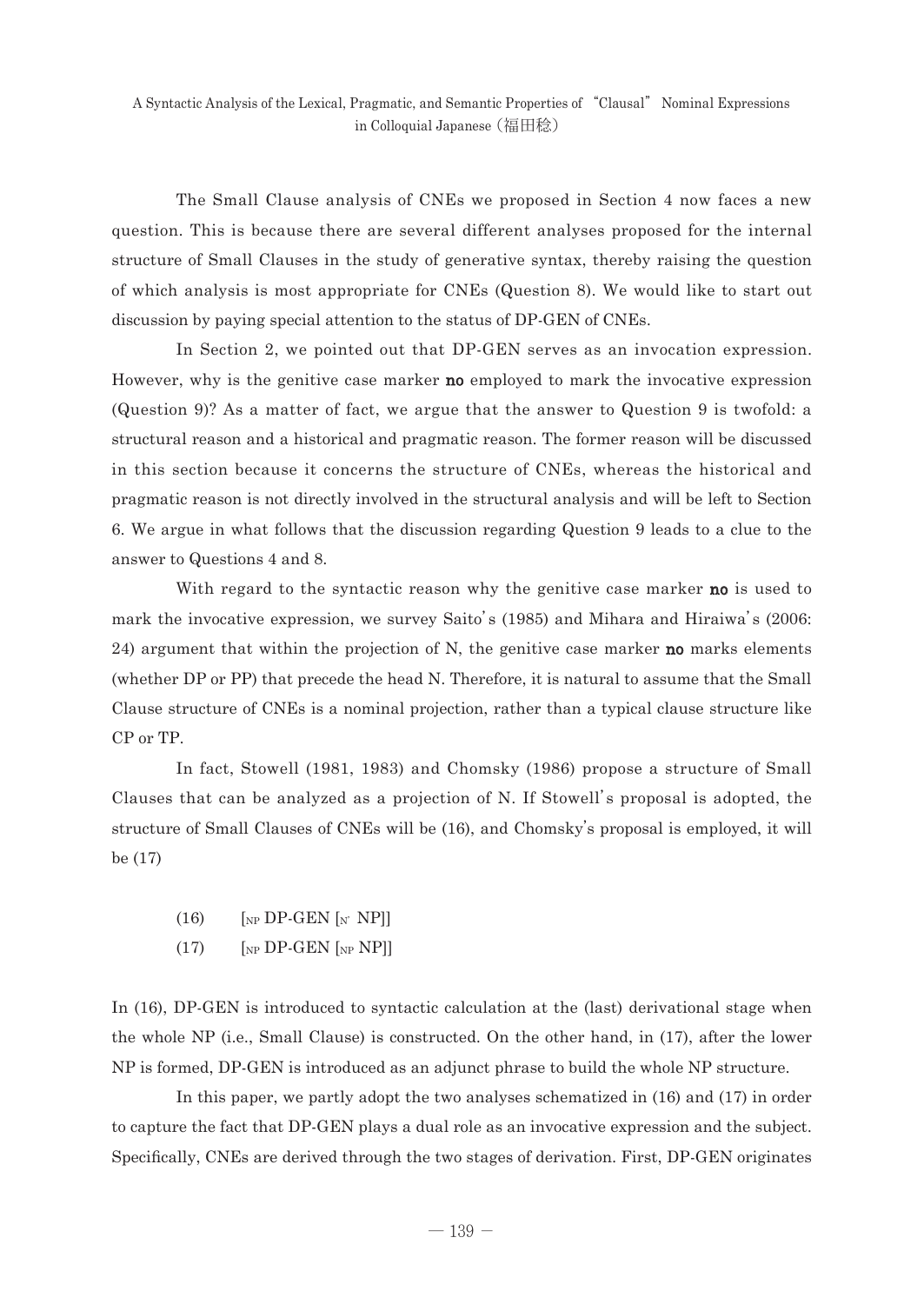as the subject of the (nominal) Small Clause, to which the genitive case marker is assigned, as indicated in (18), which is based on (16). Second, DP-GEN moves from its original position to a higher one to receive an interpretation as an invocative expression, as illustrated in (19), which corresponds to (17).

(18) 
$$
[NP \text{DP-GEN } [N \text{ NP}]]
$$
\n(19)  $\text{DP-GEN } [NP \_ [N \text{ NP}]]$ 

 The proposed analysis is similar to Espinal's (2013) analysis of Catalan and English invocative constructions in significant respects. On the basis of Higgins' (1979) analysis of copula constructions, Espinal (2013: 123) argues for the structural analysis shown in (22) of predicational cases of invocative constructions in Catalan (20) and English (21). <sup>14</sup>

 (20) Tu, idiota! (Catalan) (21) You, idiot!  $(22)$  [ $V_{\text{ocP}}$   $[V_{\text{ocP}} T u_i]$  [ $_{\text{DP}}$  [ $_{\text{D}}$  t<sub>i</sub> ]  $[V_{\text{NP}}[N_i \text{ ideal}]]]$ ] You idiot

 Since Japanese CNEs, denoting the subject-predicate relation, can be considered predicational cases of invocative constructions, we follow Espinal's (2013) analysis and propose in the present paper that CNEs constitute a Vocative Phrase dominating the nominal Small Clause, as schematized in (23). This is the final answer to Question 8.<sup>15</sup>

(23)  $\left[\begin{matrix} \n\sqrt{23} & \sqrt{22} & \sqrt{22} & \sqrt{22} \\ \n\sqrt{26} & \sqrt{22} & \sqrt{22} & \sqrt{22} & \sqrt{22} \\ \n\sqrt{26} & \sqrt{22} & \sqrt{22} & \sqrt{22} & \sqrt{22} \\ \n\sqrt{26} & \sqrt{22} & \sqrt{22} & \sqrt{22} & \sqrt{22} \\ \n\sqrt{26} & \sqrt{22} & \sqrt{22} & \sqrt{22} & \sqrt{22} \\ \n\sqrt{26} & \sqrt{22} & \sqrt{22} & \sqrt{22} &$ 

 Specifically, DP-GEN is underlyingly the subject of the (nominal) Small Clause, which is marked with the genitive case maker **no**, and it moves to VocP for the vocative interpretation. This is an answer to Question 4.

Finally, let us re-consider Question 6 regarding  $(8)$ . <sup>16</sup>

- (24) Sensei-tati-no usotuki! teachers-GEN liar a. 'You teachers are liars'
	- b. 'All teachers are liars'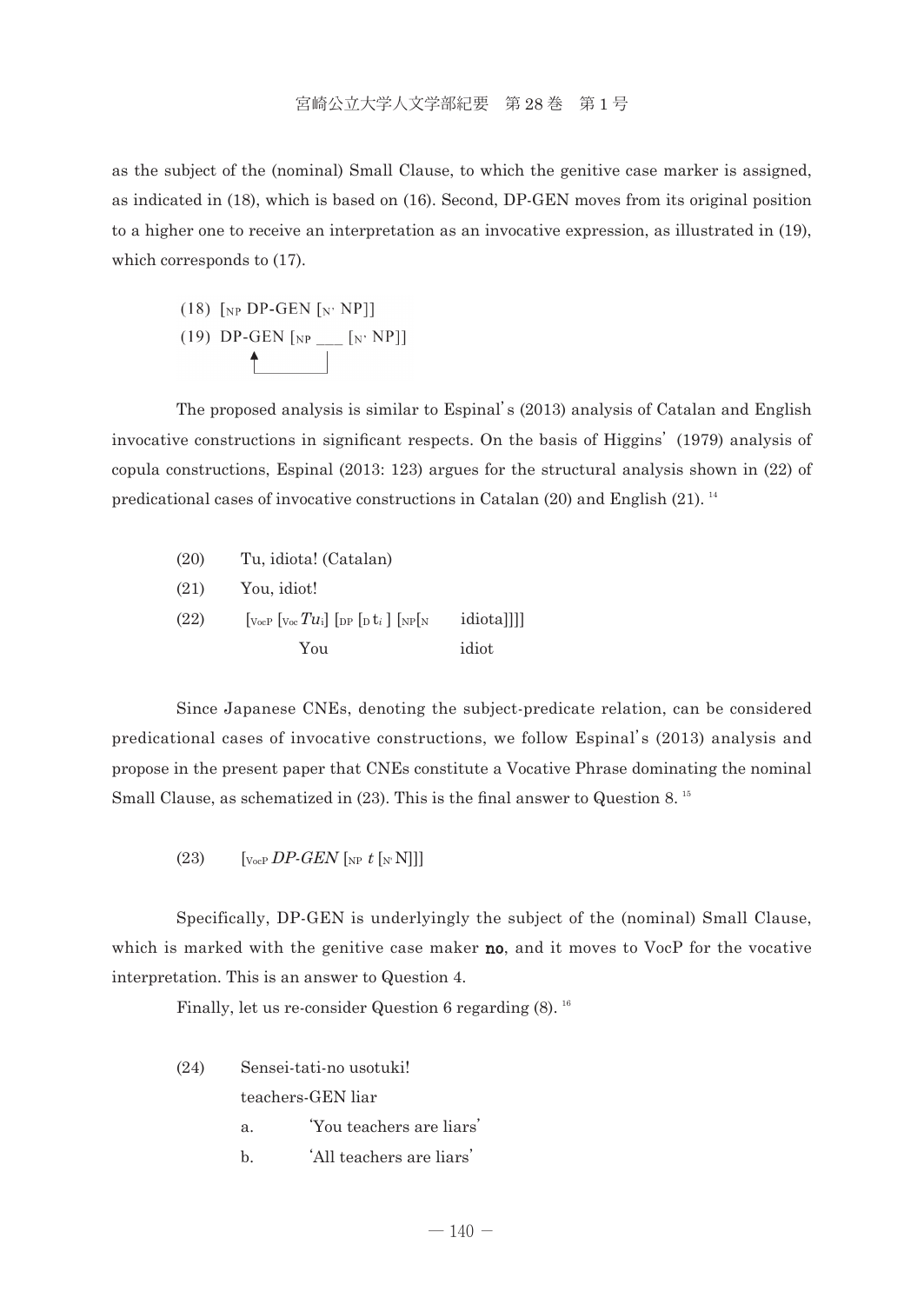As we have already observed, there are two possible interpretations in (24): s*enseitati* 'teachers' may be either an invocation expression (i.e., (24a)) or the subject referring to teachers in general (i.e., (24b)). We argue that the two interpretations stem from different structures for (24). More specifically, interpretation (24a) is induced from the movement of DP-GEN to VocP, as in (25).

 $(25)$  [<sub>VocP</sub> *teachers-GEN* [<sub>NP</sub> *t* [<sub>N'</sub> liar]]]

 In contrast, under interpretation (24b), if DP-GEN remains in situ in the subject position of Small Clause, as in (26), it does not receive an invocative function because it is not situated in VocP.

 $(26)$  [NP *teachers-GEN* [N' liar]]

The discussion of (25) and (26) offers an answer to Question 6.

### Ⅵ Historical Aspects of Genitive Case

 In this section, we will try to provide more observations from historical and pragmatic perspectives in order to offer a complete answer to Question 9.

 Let us first consider what the *Nihon Kokugo Daiziten* (Japanese Language Dictionary) says about the genitive case marker **no** used for indicative expressions. According to it, the invocative expression marked with the genitive case marker **no** is underlyingly followed by a noun indicating a person, which is to be deleted (p. 754).<sup>17</sup> Historically, the genitive case no started to mark invocative expressions in the Edo period (1603–1867). The dictionary contains the following examples from literature written in the early 1800s.

| (27) | a. | Mosi kamikata-no.                           | Tito koko-ni matte kun-nase.                     |
|------|----|---------------------------------------------|--------------------------------------------------|
|      |    | Hey Kyoto-GEN.                              | bit here wait please                             |
|      |    |                                             | 'Hey you, man from Kyoto! Wait here for a while' |
|      |    |                                             | (Comic novel: Tokaidochu Hizakurige, 1802–1809)  |
|      | b. | Maa-maa, Otowaya-no, omae hazime ne         |                                                  |
|      |    | Well, well, Otowaya-GEN, you start Particle |                                                  |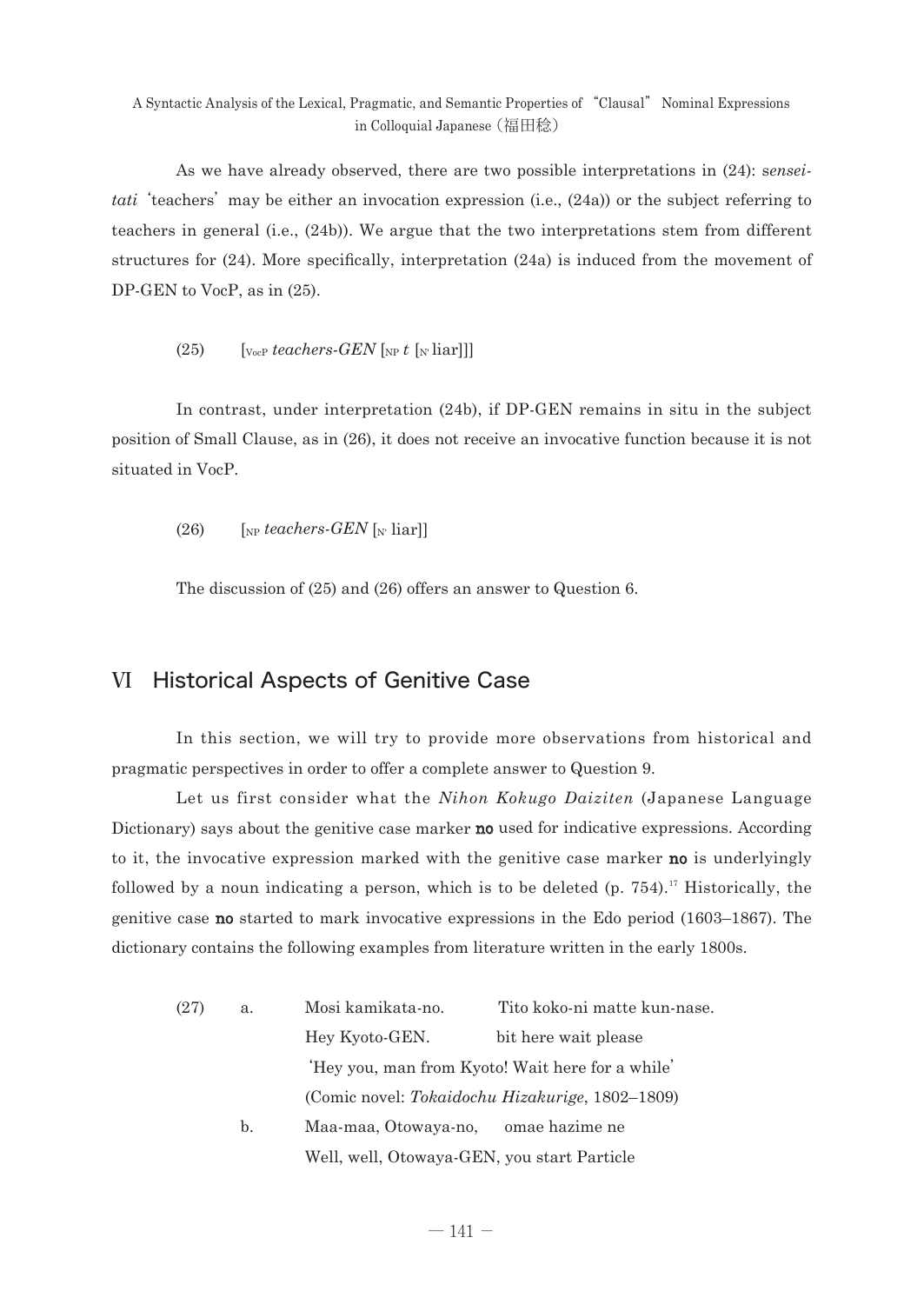#### 宮崎公立大学人文学部紀要 第 28 巻 第 1 号

 'Well, man of Otowaya! You start now' (Kabuki: *Chomohiyoku Yamazaki Odori*, 1819) c. Tokini, uranai-no ... Mise-wo tanomimasu zoya Well, fortune-telling-GEN ... store-ACC ask-favor-of Particle 'Well, fortuneteller! Please take care of the store' (Kabuki: *Kataki-uti Tengatyaya*, 1832)

The invocative usage of **no** can also be found in novels which are written in Present-Day Japanese but set in the Edo period. For the purpose of observation, we focus on one of them below.

 The novel studied here is *Zenigata Heizi Torimono-hika*e (Detective stories of Heizi Zenigata),<sup>18</sup> written by Kodo Nomura. Since Nomura was born in 1882, it can be assumed that his linguistic intuition for Japanese is based on the Japanese language of the late period of Edo. The stories under consideration describe the life of people in the Edo period as well as Heizi Zenigata's investigations to arrest criminals. A careful examination shows that a certain consistent relation can be identified between the linguistic expressions to call out to Heizi and the personal relationship with him. This can be summarized as follows:

- (28) a. Heizi's boss calls him "Heizi" by his first name.
	- b. Hatibei, the assistant detective working under Heizi, calls him "Oyabun" (captain) based on Heizi's professional status.
	- c. Citizens in Edo (Old Tokyo) call him "Oyabun-san" (captain-Mister), "Heizi Oyabun" (Heizi captain), "Zenigata-no oyabun" (Zenigata-GEN captain), or "Zenigata-no oyabun-san" (Zenigata-GEN captain-Mister). They call him neither by his first name only nor by his last name only.
	- d. Sakiti, Heizi's colleague, calls him "Zenigata-no" (Zenigata-GEN)

 It should be noted here that Sakiti uses the genitive invocative expression to call out to Heizi Zenigata. Of course, it is quite possible for Sakiti to simply call him by his family name only, "Zenigata". However, that would sound as if Sakiti had an unpleasant feeling against Heizi. If Sakiti called him "Zenigata-no oyabun" (Zenigata-GEN captain), that would sound too polite for speaking to a coworker. It can be inferred from these facts that, as a compromise between avoiding simplicity and being too polite at the same time, the noun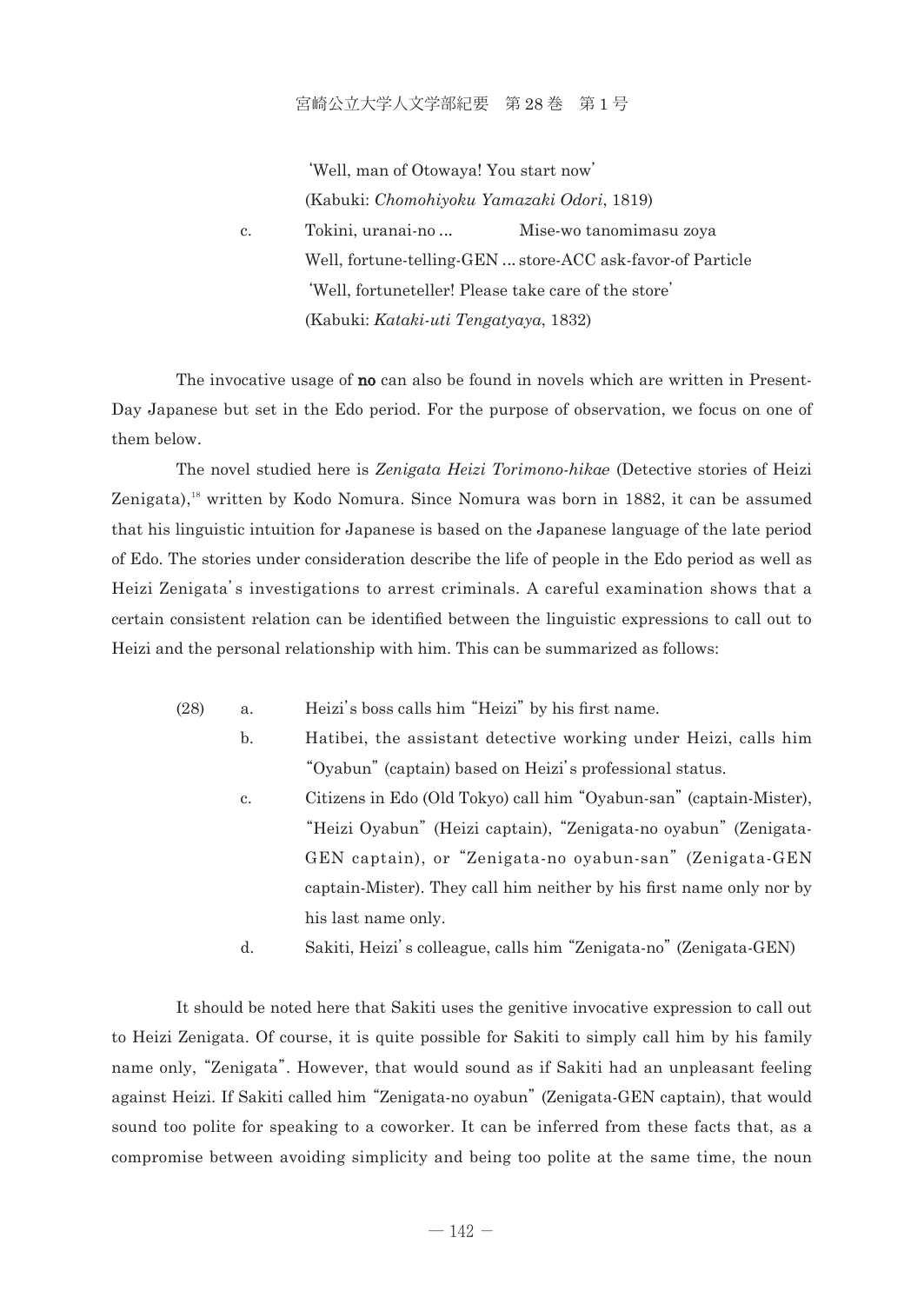*oyabun* (captain) is deleted from the phrase *Zenigata-no oyabun* (Zenigata-GEN captain), thereby leaving the genitive case form *Zenigata-no*, as in (28d). In terms of Brown and Levinson's (1987) politeness strategy, the use of the genitive case marker **no** for invocative expressions contributes to maintaining positive face wants, 19 bringing about a (slightly) polite connotation.

 We would like to argue that the linguistic intuition pointed out has been carried over into Present-Day Japanese. For example, the case particle no in (1) can be omitted, as in (29).

 (29) a. Onetyan baka! Sister fool 'Sis, you fool!' b. Taro usotuki! Taro liar 'Taro, you liar!'

 However, there emerges a difference in politeness between (1) and (29): (29) sounds harsher than (1). Obviously, the difference is due to the presence or absence of the genitive case marker **no**. As already pointed out, the presence of the genitive case **no**, marking invocative phrases, can induce a polite connotation.

 The above discussion has provided an answer to Question 9 from a historical and pragmatic perspective. As a result, CNEs can be regarded as contradictory expressions in that they adopt a polite manner of speaking toward the addressee (i.e., DP-GEN), whereas the (predicate) NP describes the addressee by means of words and phrases devaluing him or her. We argue that this conflicting choice of grammatical devices characterizes CNEs and leads the *Gakken Gendai Sin Kokugo Ziten* to describe CNEs as "friendly blaming expressions" (p. 1112), as mentioned in Section 1.

### Ⅶ Summary and Consequences

 In this final section, we will first recapitulate the nine questions and answers discussed so far, and deal with the consequences of our proposal with regard to the cartographic analysis of noun phrases.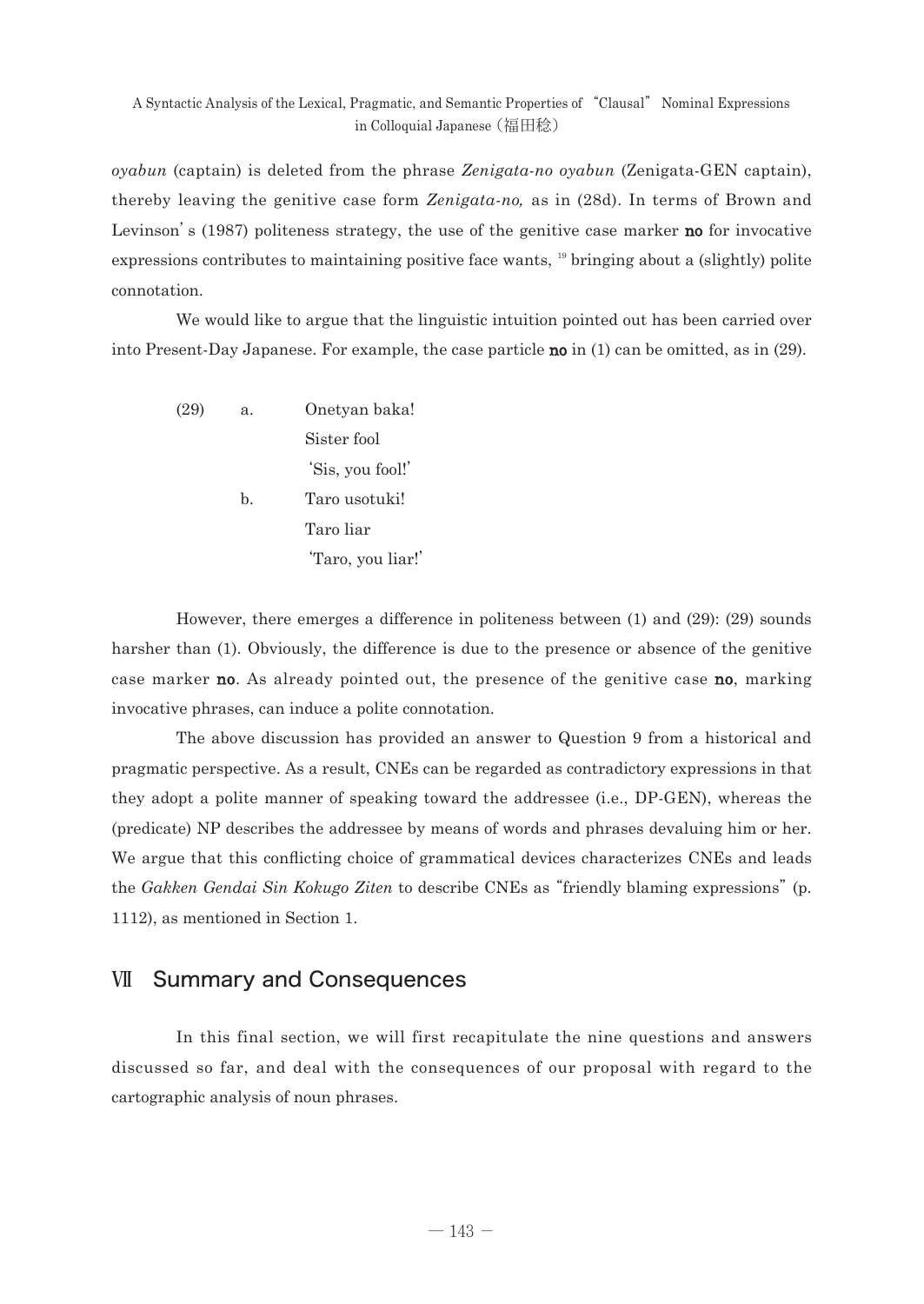#### 7. 1 Summary

 First, we have argued for the hypothesis that CNEs should be assigned the structure depicted in  $(23)$ .  $20$ 

(30)  $\left[ \nabla_{\text{VocP}} D P \cdot G E N \right]_{NP} t \left[ \nabla_{\text{V}} N \right] = (23)$ 

 In the course of the discussion leading up to (30), we provided the following answers to the nine questions.

 Question 1: Why do CNEs indicate the subject-predicate relation despite being composed of nominal categories?

 Answer 1: Because they contain a (nominal) Small Clause, which is dominated by the Vocative Phrase.

 Question 2: Why is it that the propositional meaning induced by the subject-predicate relation of CNEs holds only at the point of utterance?

Answer 2: Because there is no tense-bearing element (i.e., the copula) in CNEs.

Question 3: Why is the addressee required to be present in front of the addresser?

 Answer 3: DP-GEN, referring to the addressee, serves as an invocation expression, and the propositional meaning in question holds only at the point of utterance.

 Question 4: Why does DP-GEN function as both an invocation expression and the subject of CNEs?

 Answer 4: DP-GEN is underlyingly the subject of the Small Clause in CNEs, and it moves up to VocP at a later phase of derivation so that it can receive an invocative interpretation.

 Question 5: Why is the NP in (7) limited to words or phrases expressing the negative properties of DP-GEN?

 Answer 5: The answer is two-fold. The NP functions as the predicate of the Small Clause in CNEs, which indicates a certain property of its subject (i.e., DP-GEN). CNEs are used to blame DP-GEN, the subject of the Small Clause. Therefore, NP is limited to nouns or phrases devaluing the subject DP-GEN.

 Question 6: Why are there two different interpretations available in the case of the "nongenuine" type of CNE?

 Answer 6: The difference in the role of DP-GEN arises from two slightly different structures. If DP-GEN moves from the subject position of the Small Clause to VocP, it is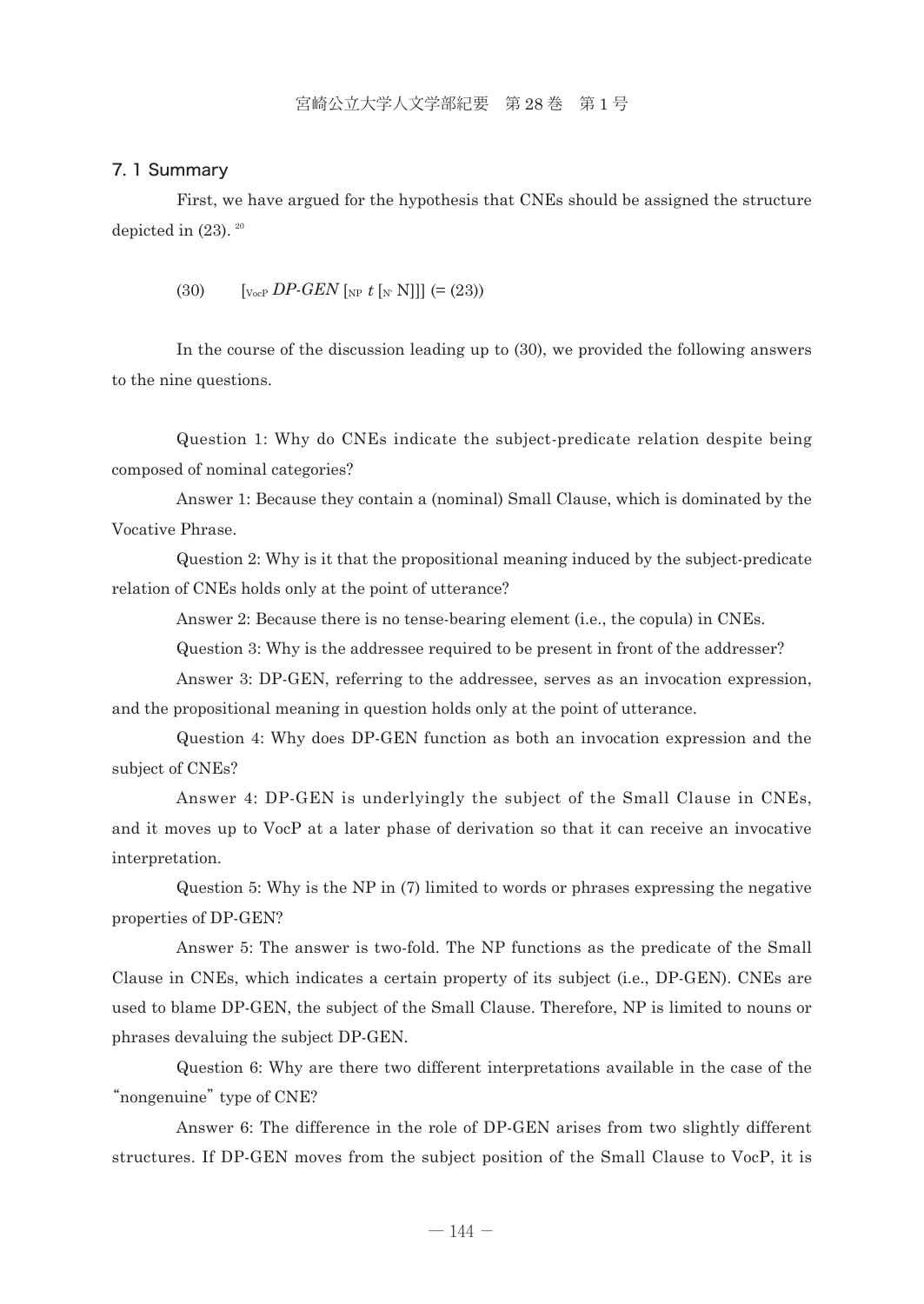interpreted as an invocative expression as well as the subject. CNEs constitute a Vocative Phrase in this case. However, if DP-GEN stays in situ, it is not interpreted as an invocative expression but the subject only. CNEs constitute a (nominal) Small Clause in this case.

Question 7: Why may the DP not be replaced with a WH word?

 Answer 7: Because there is no element or structural position in the Small Clause of CNEs that licenses the occurrence of WH words.

Question 8: Which structural analysis of the Small Clause is appropriate for CNEs?

Answer 8: In order to account for the occurrence of the genitive case marker **no**, we assumed that the Small Clause in question consists of nominal projections based on the proposals by Stowell (1981, 1983) and Chomsky (1986). We also assumed that the Small Clause is dominated by VocP.

 Question 9: Why is the invocative expression marked with the genitive case marker no?

 Answer 9: The answer is three-fold. Syntactically, the Small Clause consists of nominal projections, which are responsible for **no**-marking. Historically, the genitive case marker **no** has been used for invocative expressions since the early nineteenth century. Pragmatically, the genitive case marker **no** is used for invocative expressions in compliance with a politeness strategy.

### 7. 2 Consequences

 In terms of the recent structural analysis of noun phrases, we would like to discuss the consequences of our proposal schematized in (30), which is built upon nominal projections as its base. We would first like to discuss two important hypotheses for our argument.

 First, it has been argued in generative syntax that the noun phrase structure corresponds, hierarchically speaking, to a clausal structure. For example, based on the clause structure illustrated in (31), Cardinaletti and Giusti (2015: 152) hypothesize a structure shown in (32) for the Italian DP *i simpatici ragazzi* (the nice boys). A comparison of (31) and (32) indicates that CP, IP, and VP in (31) correspond to DP, FP, and NP in (32), respectively.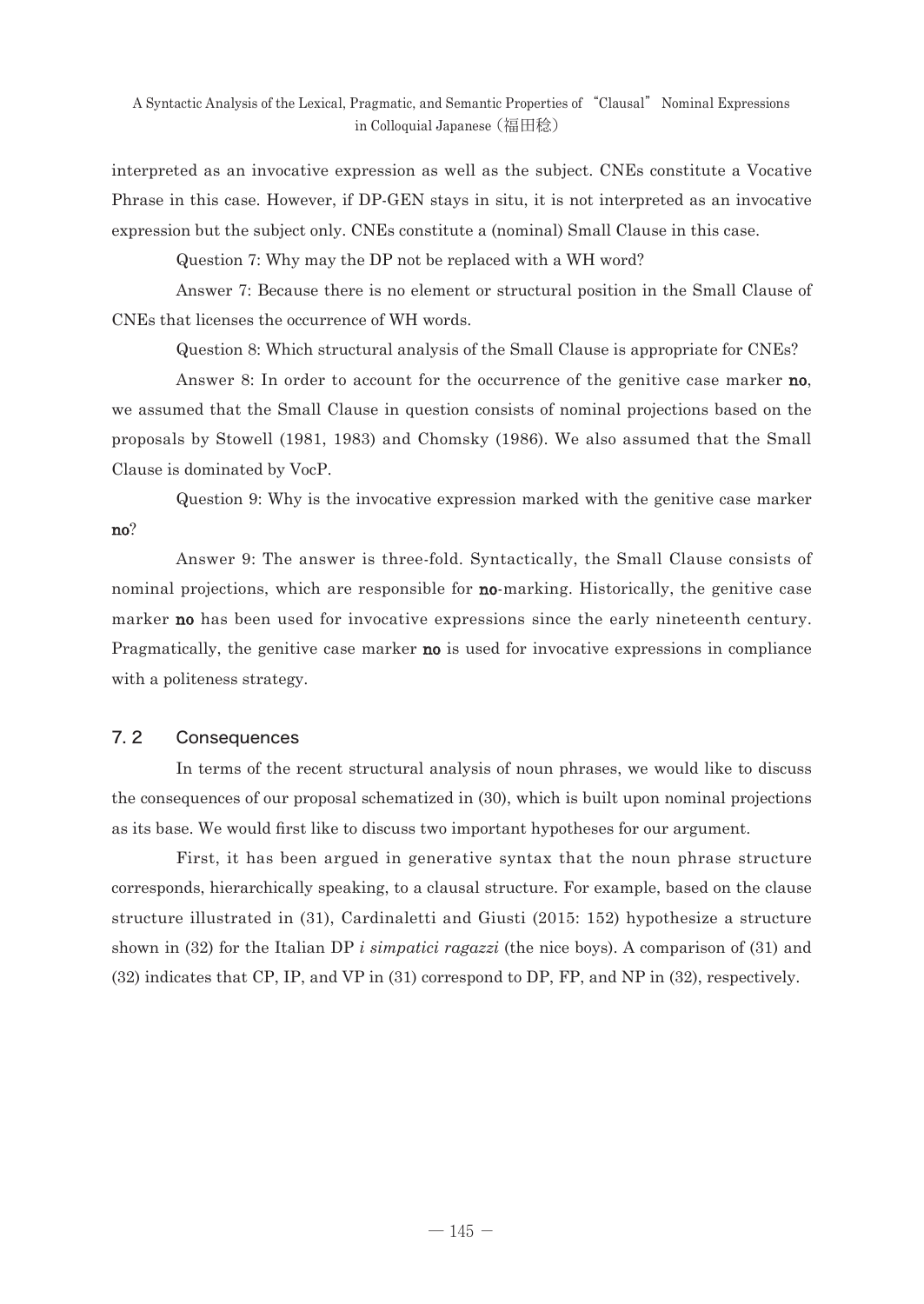

 Second, it has also been hypothesized that there is a left peripheral domain composed of the projections of discourse features dominating *v*P (Belletti (2001, 2004, 2009)), which we will refer to as "the middle field". Given this hypothesis, the clausal structure illustrated in (33), which is originally proposed by Rizzi (1997), should be modified as in (34).

- (33)  $\left[$  CP ... $\left[$  Left Periphery ...  $\left[$  TP ... $\left[$   $\downarrow$   $\mathbb{P}$   $\ldots$   $\mathbb{V}$   $\mathbb{P}$   $\ldots$   $\mathbb{V}$   $\mathbb{P}$   $\ldots$   $\mathbb{V}$   $\mathbb{P}$   $\ldots$   $\mathbb{V}$   $\mathbb{P}$
- $(34)$   $[\text{CP} \dots \text{Let} \text{Periphery} \dots \text{Tr} \dots \text{Let} \text{Periphery} (\text{= Middle Field}) \dots \text{[vP} \dots \text{VP} \dots]]]]]$

 In line with the two hypotheses given, the noun phrase structure indicated in (35) should also be modified as in (36), on the assumption that it includes a functional category *n*P corresponding to  $vP$ . <sup>21</sup>

| (35) | $\left[\text{DP} \dots \left[\text{Left Periphery} \dots \left[\text{FP} \dots \left[\text{RP} \dots \text{NP} \dots \right]\right]\right]\right]$ |
|------|----------------------------------------------------------------------------------------------------------------------------------------------------|
| (36) | $\left[$ DP $\left[$ Left Periphery $\left[$ FP $\left[$ Left Periphery (= Middle Field) $\left[$ <sub>n</sub> P $NP$ ]]]]]                        |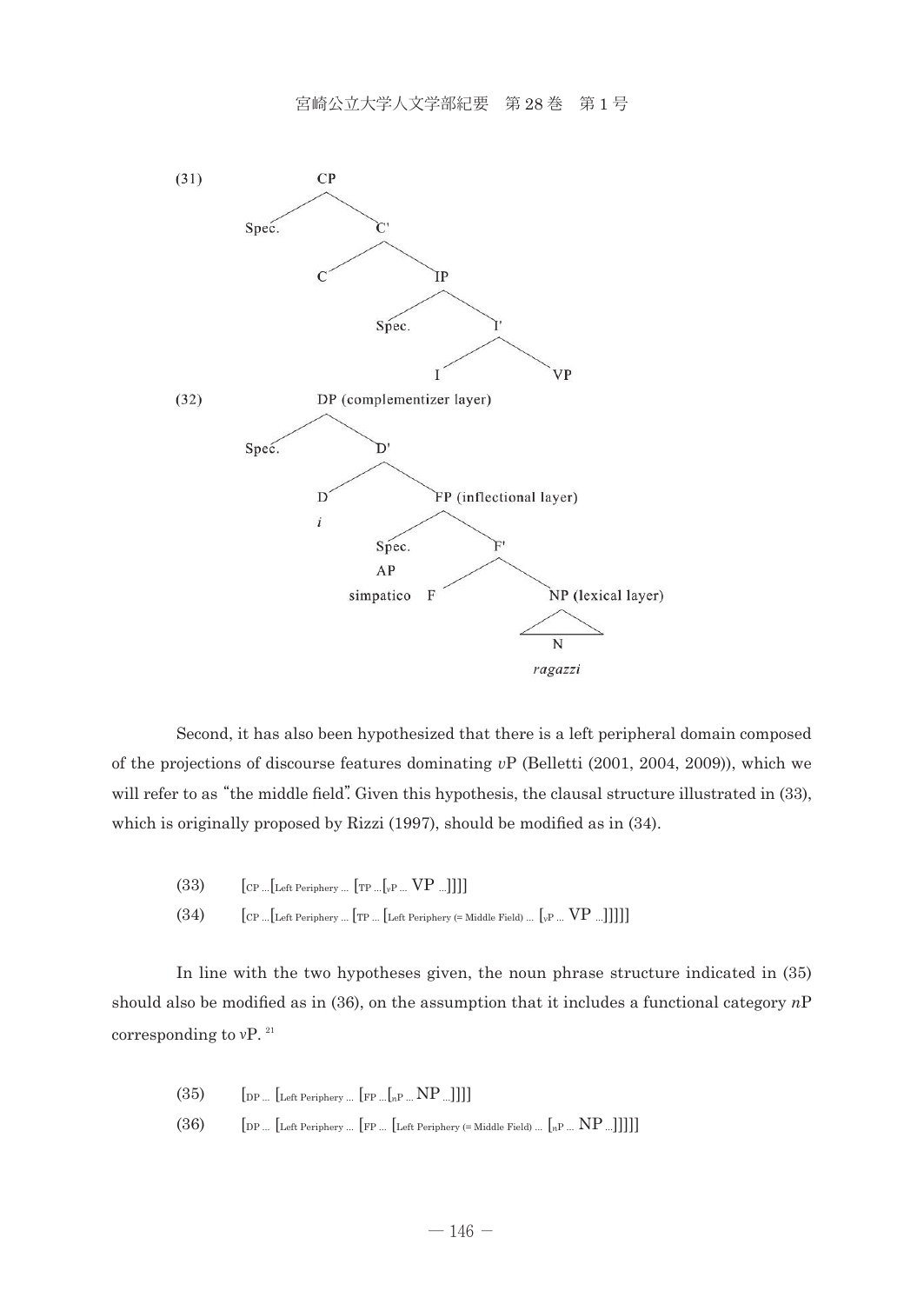With (36) in mind, let us re-examine the structure of CNEs. If this analysis is correct, then a question arises as to how to analyze the structure of CNEs. More specifically, which domain of (36) does DP-GEN occupy? To put it differently, to which part of (36) does VocP correspond?

 Since VocP can naturally be related to discourse features, it should be possible to assume that DP-GEN is located in the left periphery. However, it is not obvious at all whether it should be located in the upper part of the left periphery (see the half-tone dot meshing of (37a)) or the lower part (i.e., the middle field; see the half-tone dot meshing of (37b)).

(37)  $a.$  [DP ... [Left Periphery DP-GEN [FP ... [Left Periphery ... [ $n$ P ... ]]]] b.  $\left[\begin{array}{cc} \n\end{array}\right]$  [DP ...  $\left[\begin{array}{cc} \n\end{array}\right]$  Left Periphery  $\left[\begin{array}{cc} \n\end{array}\right]$  [DP-GEN  $\left[\begin{array}{cc} \n\end{array}\right]$   $\left[\begin{array}{cc} \n\end{array}\right]$   $\left[\begin{array}{cc} \n\end{array}\right]$ 

 Considerations of derivational economy seem to favor (37b) over (37a). This is because (37a) impels us to delete both FP and the unused Left Periphery immediately dominating *n*P, but (37b) does not. Once the lower Left Periphery has been completed, it can be transferred without introducing DP, the upper Left Periphery, or FP to derivation, and therefore no extra operations are necessary in the case of (37b). Therefore, we conclude that DP-GEN moves to the (lower) Left Periphery, which is also referred to as the Middle Field of the noun phrase structure.

 It follows from the discussion that CNEs can provide us with evidence for the hypothesis that there is a Middle Field in the noun phrase structure as well as in the clausal structure. To the best of our knowledge, it is not clear whether there is empirical evidence other than CNEs for the middle field in noun phrases. This is an issue for future research.

### **Notes**

1. The discussions given in Sections 1, 2, and 5 of this paper are partly based on the co-authored online presentation at SLE 2020 (The 53rd Annual Meeting of the Societas Linguistica Europaea), 28 August 2020. I would like to thank my co-presenters, Takeshi Furukawa (Fukuoka Institute of Technology) and Koichiro Nakamura (Meio University), for their advice, support, and cooperation. I am alone responsible for the shortcomings remaining in this paper. This work was supported by JSPS Grant-in-Aid for Scientific Research JP19K00666.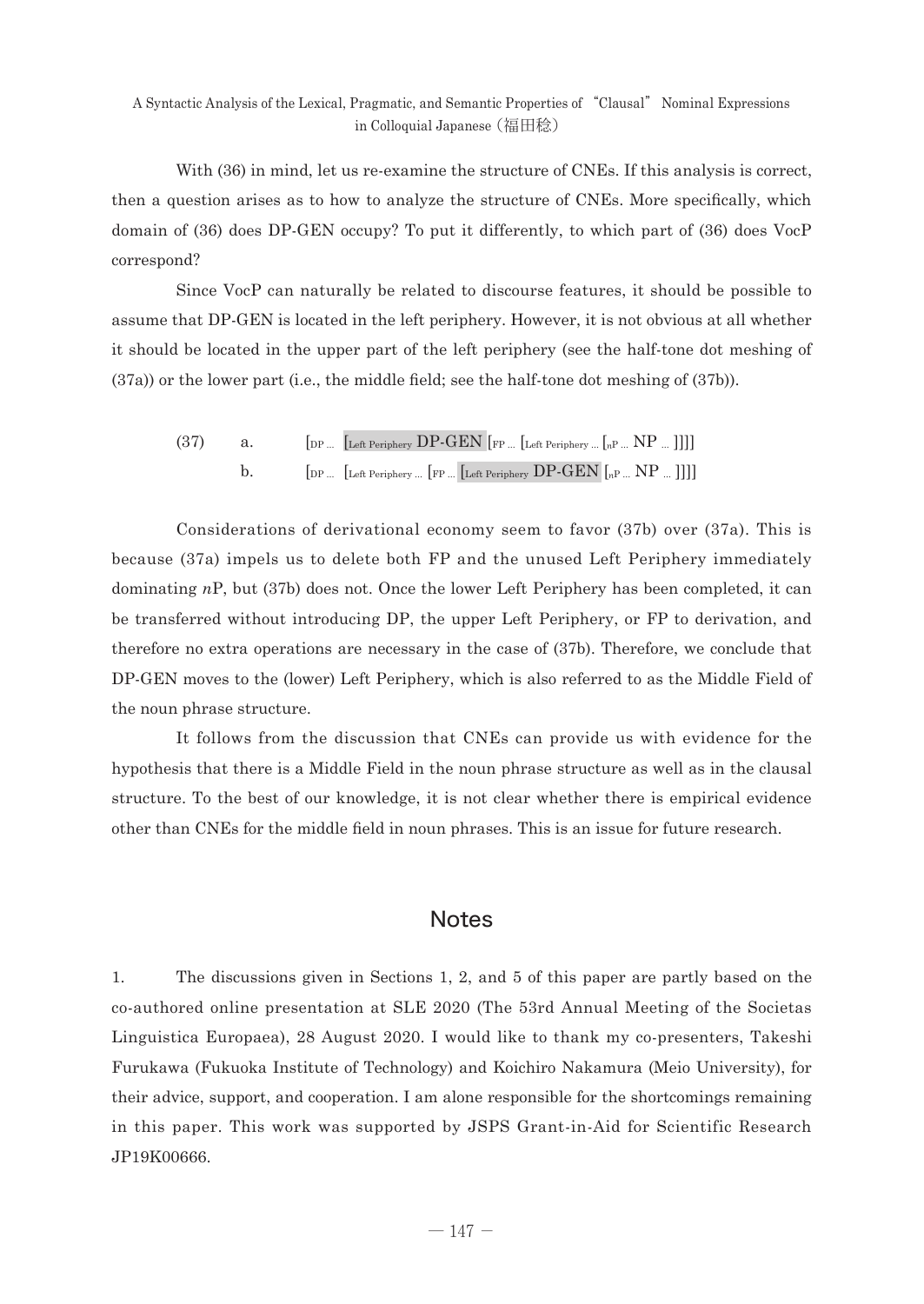### 宮崎公立大学人文学部紀要 第 28 巻 第 1 号

2. GEN and NOM indicate genitive case and nominative case, respectively.

3. The examples in (1) are quoted from Teramura (1991: 249), but the exclamation mark has been added in this paper. Teramura (1991: 249) points out that (1) is similar to the English expression *You fool*! However, we submit that a more detailed analysis of Japanese and English CNEs is necessary. For example, the vocabulary used as  $N_1$  and  $N_2$  is much richer in Japanese than in English.

4. Koyanagi (2009: 130) also observes that (1) indicates a propositional meaning, and points out that the mechanism by which (1) is generated is not clear.

5. This type of construction does not seem to have a specific terminology. For example, Kikuchi (2008: 280), Sasai (2017), and Suzuki (2002: 35, 41) call it "an evaluative appositive construction", "a labeling sentence", and "a proclamation type", respectively.

6. Furukawa (2019: 89–91) provides a more detailed analysis of  $N_1$ .

7. Koyanagi (2009: 132) makes a similar observation. We will argue that the lexical restrictions imposed on  $N_2$  can be derived from the intended purpose of CNEs (i.e., to taunt people). This point will be discussed in Section 4.

8. In general, the second personal pronoun *you* is employed as an invocative expression. See Espinar's (2013) discussion of the second personal pronoun in vocative constructions.

9. Hisashi Inoue, the late famous writer in Japan, also pays special attention to this fact in his essay.

10. See also the explanation of (3) for the unnaturalness of (11b).

11. Koyanagi (2009: 131–132) identifies no difference between (1a) and the italicized part of (13). His observation is inconsistent with ours. This is because the latter exhibit properties different from those of (1b), as discussed in this section.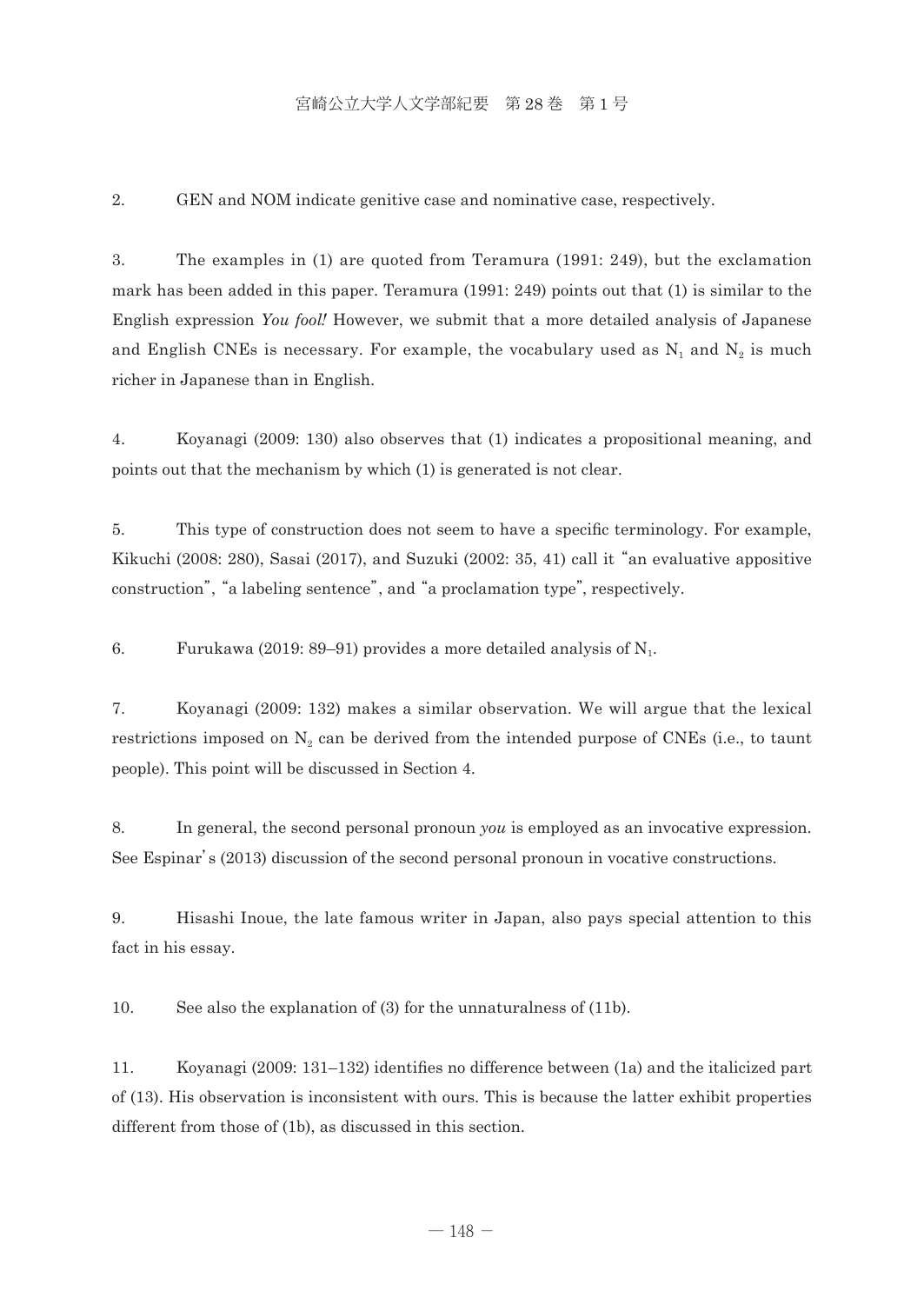12. Kikuchi (2008) proposed the same structural analysis for (1b) and (13). However, as discussed in this section, *Taro-no usotuki* in (1b) is syntactically different from that in (13), despite their superficial similarities. Due to space limitations, this paper will exclusively analyze the "genuine" type of CNE, exemplified in (1).

13. A fairly simple hypothesis is adopted here for simplicity.

14. See also note 2 with regard to English cases.

15. It is necessary to clarify the differences between Japanese and Catalan/English as well as the manners in which relevant features are checked in (23). However, due to space constraints, these issues will not be discussed in this paper.

16. (8) is reproduced as  $(24)$ .

17. To take (27a) as an example, the invocative expression *kamikata-no* (Kyoto-GEN) derives from *kamikata-no hito* (Kyoto-GEN man) via deletion of the animate noun *hito*.

18. This paper examines the Akita Syoten edition, first published in 1968, and *Zenigata Heizi Torimono-hikae*: *Saru-mawasi* (Detective Stories of Heizi Zenigata: Monkey-Training), published by Mainichi Shimbun in1999, which contains five stories written between 1950 and 1951.

19. According to Ide and Yoshida (1999: 447), "positive face wants" are typically "those relating to the need for approval or the establishment of a cooperative relationship, and are addressed by positive politeness strategies".

20. (23) is redisplayed as (30).

21. For brevity, we omit a discussion of the  $nP$  corresponding to  $vP$  in this paper.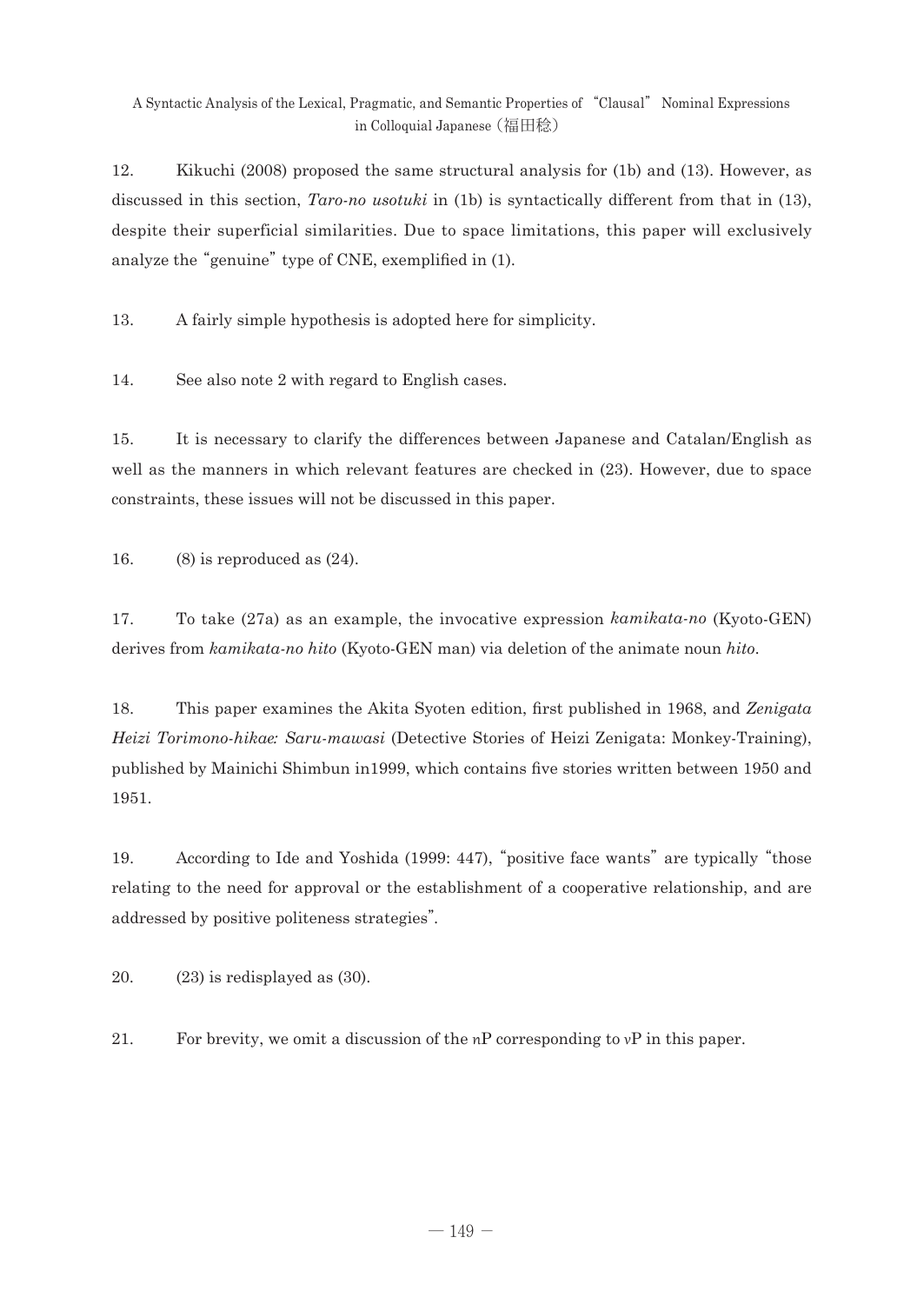### References

- Belletti, Adriana (2001) "Inversion as Focalization", *Subject Inversion in Romance and the Theory of Universal Grammar*, ed. by Aafke C. Hulk and Jean-Yves Pollock, 60–90, Oxford University Press, Oxford.
- Belletti, Adriana (2004) "Aspects of the Low IP Area", *The Structure of IP and CP: The Cartography of Syntactic Structures*, Vol. 2, ed. by Luigi Rizzi, 16–51, University Press, Oxford.
- Belletti, Adriana (2009) *Structures and Strategies*, Routledge, London.
- Brow n, Penelope and Stephen S. Levinson (1987) *Politeness: Some Universals in Language Usage*, Cambridge University Press, Cambridge.
- Cardinaletti, Anna and Giuliana Giusti (2015) "Cartography and Optional Feature Realization in the Nominal Expression", *Beyond Functional Sequence*, Volume 10, ed. by Ur Shlonsky, 151–172, Oxford University Press, Oxford.
- Chom sky, Noam (1986) *Barriers*, MIT Press, Cambridge, MA.
- Chom sky, Noam (1995) "Categories and Transformations", *The Minimalist Program*, 219– 394, MIT Press, Cambridge, MA.
- Espinal, M.Teresa (2013) "On the Structure of Vocatives", *Vocative! Addressing between System and Performance*, ed, by Barbara Sonnenhauser and Patrizia Noel Aziz Hanna, 109–132, De Gruyter Mouton.
- Furuk awa, Yuriko (2019) "'Onee-chan-no baka'-no 'no': Nihongo-kyoiku-deno toriatsukai nitsuite ('No' in Oneechan no Baka: How to Introduce it in Teaching Japanese as a Second Language)", *Japanese and Japanese Culture* 46, 87–96, Osaka University.
- Higgins, Francis Roger (1979) *A Pseudo-Cleft Construction in English*, Garland, New York.
- Ide, Sachiko and Megumi Yoshida (1999) "Sociolinguistics: Honorifics and Gender Differences", *The Handbook of Japanese Linguistics*, ed. by Natsuko Tsujimura, 444– 480, Blackwell Publishers.
- Kikuchi, Akira (2008) "Hyouka-teki doukaku-koubun nituite (On the evaluative appositive constructions)", *Gengo-kenkyu-no genzai* (The State of Art in Linguistic Research), ed. by Yoshiaki Kaneko et al., 280–290, Kaitakusha, Tokyo.
- Koyan agi, Noboru (2009) "'Okaasan-no baka' gata-no 'x-no y'-ga dono-yooni-site umarerunoka? (How does x-no y of Okaasan-no baka derive?)," Language Education 9, 129–142, Graduate School, Takushoku University.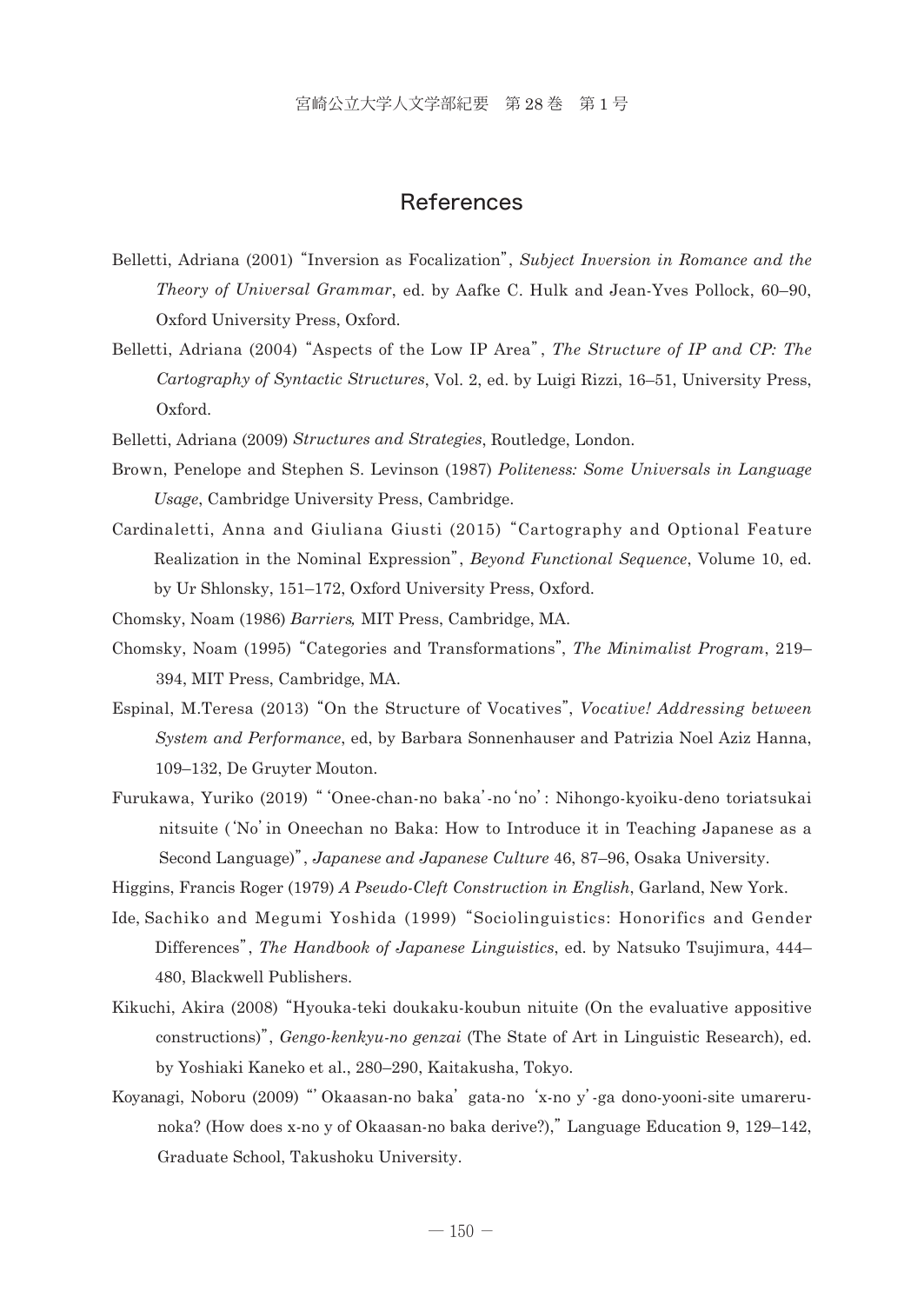- Mihar a, Ken-ichi and Ken Hiraiwa (2006) *Shin Nihongo-no Togo-kozo* (New Japanese Syntax), Shohakusha, Tokyo.
- Rizzi, Luigi (1997) "The Fine Structure of the Left Periphery," Elements of Grammar, ed. by Liliane Haegeman, 281–337, Kluwer Academic Publishers, Dordrecht.
- Saito, Mamoru (1985) *Some Asymmetries in Japanese and their Theoretical Implications*, Doctoral dissertation, MIT.
- Sassai, Kaori (2017) "Letter' hari-bun toyuu bun (On the sentences called Letter' hari-bun)," *Nihongo-no Kenkyu* (Studies in the Japanese Language), Vol.13, No. 4, 18–34, The Society for Japanese Linguistics. <https://doi.org/10.20666/nihongonokenkyu.13.4\_18>

Stowell, Timothy A. (1981) *Origins of Phrase Structure*, Doctoral dissertation, MIT.

Stowell, Timothy A. (1983) "Subjects across Categories,"*The Linguistic Review* 2, 285–312.

- Suzuki, Hiroshi (2002) "Nihongo zokukaku-no shuen (On the periphery of Japanese genitive case)," *Bungei Kenkyu* (Studies in literature), Vol. 88, 33-46, School of Arts and Letters, Meiji University. <http://hdl.handle.net/10291/7454>
- Teram ura, Hideo (1991) *Nihongo-no Sintakkusu-to Imi* 3 (Syntax and meaning in Japanese 3), Kuroshio, Tokyo.

#### Dictionaries

- *Gakken Gendai Sin Kokugo Ziten* (Gakken New Dictionary of Present-Day Japanese), Revised 5th edition, Gakken Plus, Tokyo.
- *Nihon Kokugo Daiziten* (Japanese Language Dictionary), 10th volume, 2nd edition, Syogakukan, Tokyo.